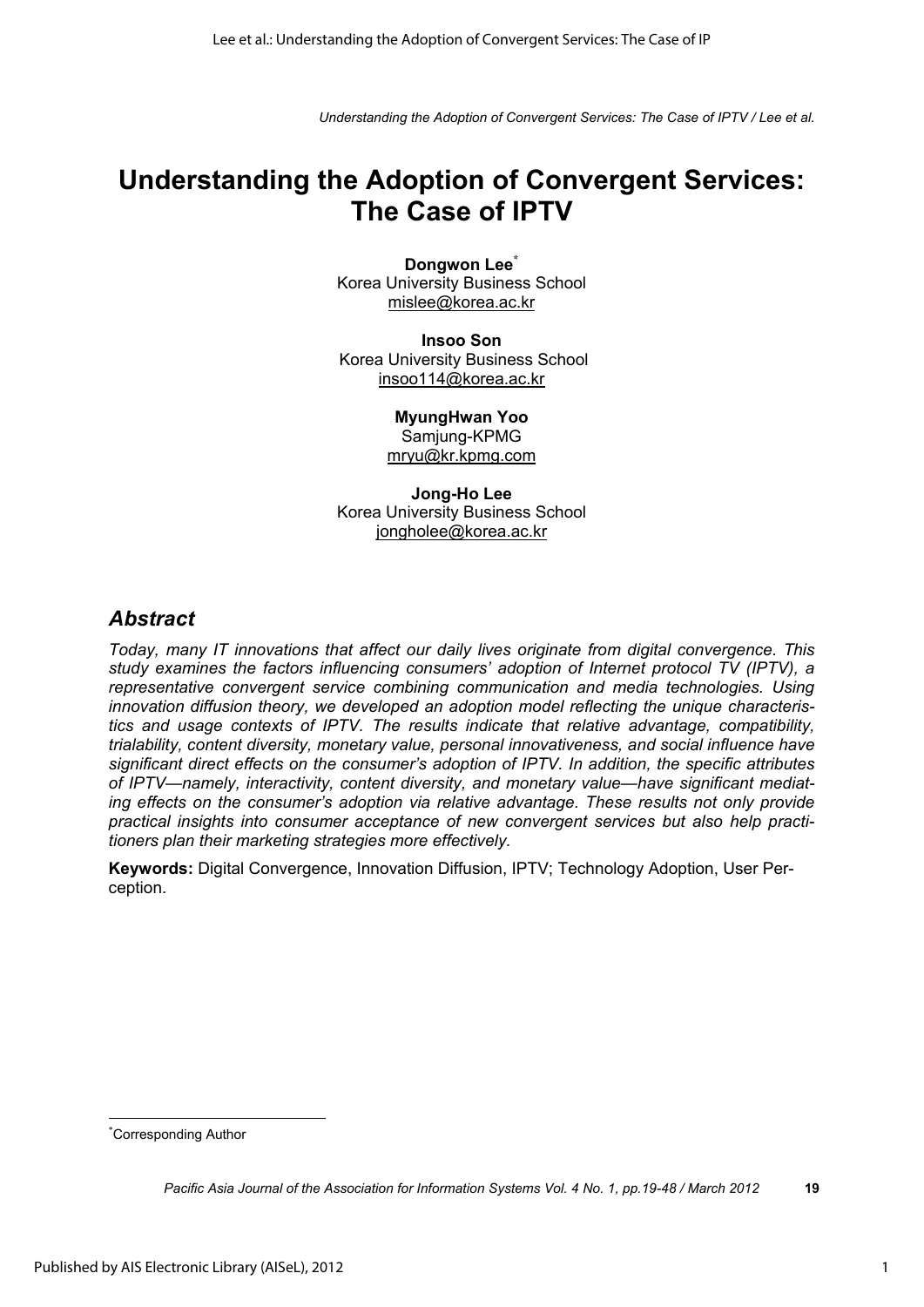# **Introduction**

The last few decades have witnessed the rapid advancement of information technology (IT) and its tremendous impact on every facet of our daily lives. The trajectory of IT evolution has introduced various types of devices, applications, and services to improve task performance in business organizations and satisfy individual needs for entertainment, rapid communication, and easy information access (Gill, 2008; Hong and Tam, 2006).

Recent IT developments are, to a certain degree, a result of the technological flexibility of IT to produce new devices and services by integrating two or more different existing functions or features a process known as digital convergence (Gill, 2008; Yoffie, 1997). Digital convergence generally provides the technological foundation to introduce various digital devices and services in the consumer electronic market (Kaluza et al., 1999). Today, digital convergence has become a major technology component that accounts for the emergence of innovative and fascinating digital products and services, thereby creating a sensation among consumers in the market (e.g., the recent growing popularity of smart devices and social networks).

The role of digital convergence reinforces its magnitude as a new dominant paradigm in contemporary IT sectors. For instance, in the telecom and media industries, the Internet has become integrated into media technologies, resulting in a web-based multimedia environment (e.g., voice over IP, music and video streaming on the Internet, and online 3D games). The strategic importance of digital convergence resides in the fact that it enables new ways of doing business across industries, resulting in a major shift in industry dynamics (Yoffie, 1997). In general, digital convergence expedites the combination of previously diverse industry areas related

to digital technologies and plays a significant role in increasing consumer demand for information goods and digital media (Wegberg, 1995). For industries, this changed business environment implies both opportunities (e.g., access to broader markets with convergent products) and challenges (e.g., fiercer competition due to fuzzier industry boundaries) in terms of market survival. In addition, digital convergence can be a major stimulus to changes in consumer behavior related to the consumption of digital contents (e.g., quantity, frequency, timing, and kinds of consumption).

From the research perspective, the transformative impact of digital convergence on the supply and demand sides of IT industries provides another opportunity for researchers to explore more diversified research areas and extend the scope of information system (IS) research to include emerging sociotechnological phenomena. Motivated by such research opportunities, the current study basically aims to understand consumers' perception of digital convergence from the IT innovation adoption perspective. In particular, digital convergence in telecom and media industries has predominantly sought to improve individual consumers' experience with digital contents and entertainments (Wegberg, 1995). The study of digital convergence sheds lights on how IT affects our daily lives and how IT is differently adopted for personal purposes areas that have relatively limited attention in the research to date (Hong and Tam, 2006; Yoo, 2010).

Studies on factors that affect adoption decisions have long been a part of IS research and have provided enriched literature (Jeyaraj, 2006). However, emerging technologies in the market requiring continuous efforts to identify new factors have rarely been conceptualized to explain the relationship with existing theories and empirically examine their impact on consumers' intention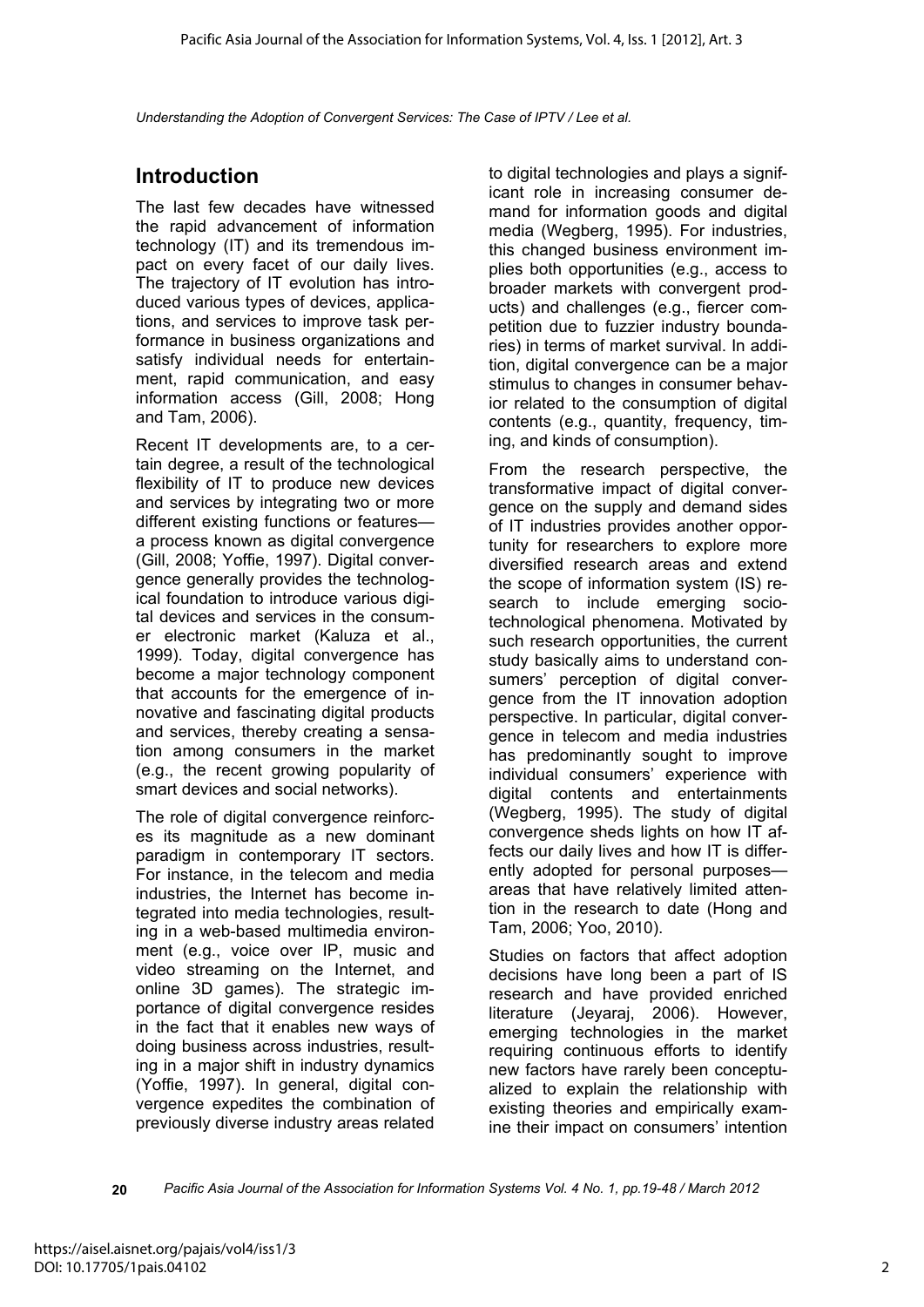to use new technologies (Karahanna, 2006; Van Slyke et al., 2010). The current study seeks to represent such efforts to understand how users, new technologies, and social systems interact with and affect each other.

Throughout the paper, we focus on two major research questions: (1) What are the factors that determine consumers' adoption of digitally convergent services in telecom and media industries? (2) How do these factors affect consumers' intention to adopt digitally convergent services? To answer these questions, the study focuses on the case of Internet protocol TV (IPTV) – a digitally convergent service that combines the features of telecom, broadcasting, and entertainment industries. The study we suggests that a number of constructs to measure consumers' perception of the use of IPTV and investigate their impact on behavioral intentions to adopt the new digital media service.

We employ the innovation diffusion theory (IDT) as a base theory and develop a conceptual model specific to IPTV adoption. The research model not only embraces key constructs of IDT, but also reflects differentiated characteristics of IPTV (i.e., content diversity, interactivity, and monetary value). The model also includes the individual propensity to absorb innovative technologies (i.e., personal innovativeness) and their tendency to be affected by peer groups (i.e., social influence). Analyzing data samples from a web-based survey, we determined that differentiated characteristics of IPTV positively and significantly influence individuals' behavioral intention to adopt IPTV as well as key IDT constructs. The outcomes imply that unique features of IPTV play a central and important role in delivering the success of IPTV in the market. IPTV service providers need to establish business strategies that fully manipulate such differentiated attributes of IPTV to acquire competitive advantages in the market.

The remainder of this paper proceeds as follows. The next section provides an overview of the research context, including digital convergence and IPTV. We then present the research model with a set of hypotheses. Section 4 describes the research methodology (based on a web-based survey and the PLS method) and the empirical results. Theoretical and managerial implications of the findings are discussed in the Discussion section. Finally, we conclude the paper with a discussion of research limitations and future research directions.

# **Research Background**

# *The Effect of Digital Convergence*

The concept of digital convergence is not new; in fact, it has been discussed for the last two decades. However, it was not until a few years ago that digital convergence began to acquire salient attention, especially from IT industries. Today, most consumer electronics or telecom and media services are equipped with digital technologies closely related with digital convergence.

As indicated in the previous section, the shift in the technology and business environment due to digital convergence has ultimately led to an overall increase in the competition in the related industries and lower profitability as results (Kaluza et al., 1999; Yoffie, 1997). Such strategic challenges motivate the firms to rethink traditional critical success factors of business (e.g., low cost, differentiation, flexibility, and reduced time) and adjust the strategic importance of these factors.

In the digital convergence era, firms have recognized that cost leadership and product differentiation have been relatively less salient, whereas flexibility and reduced time have gained more importance as strategic edges for market survival in convergence industries (Kaluza et al., 1999). In this sense, many firms in telecom and media industries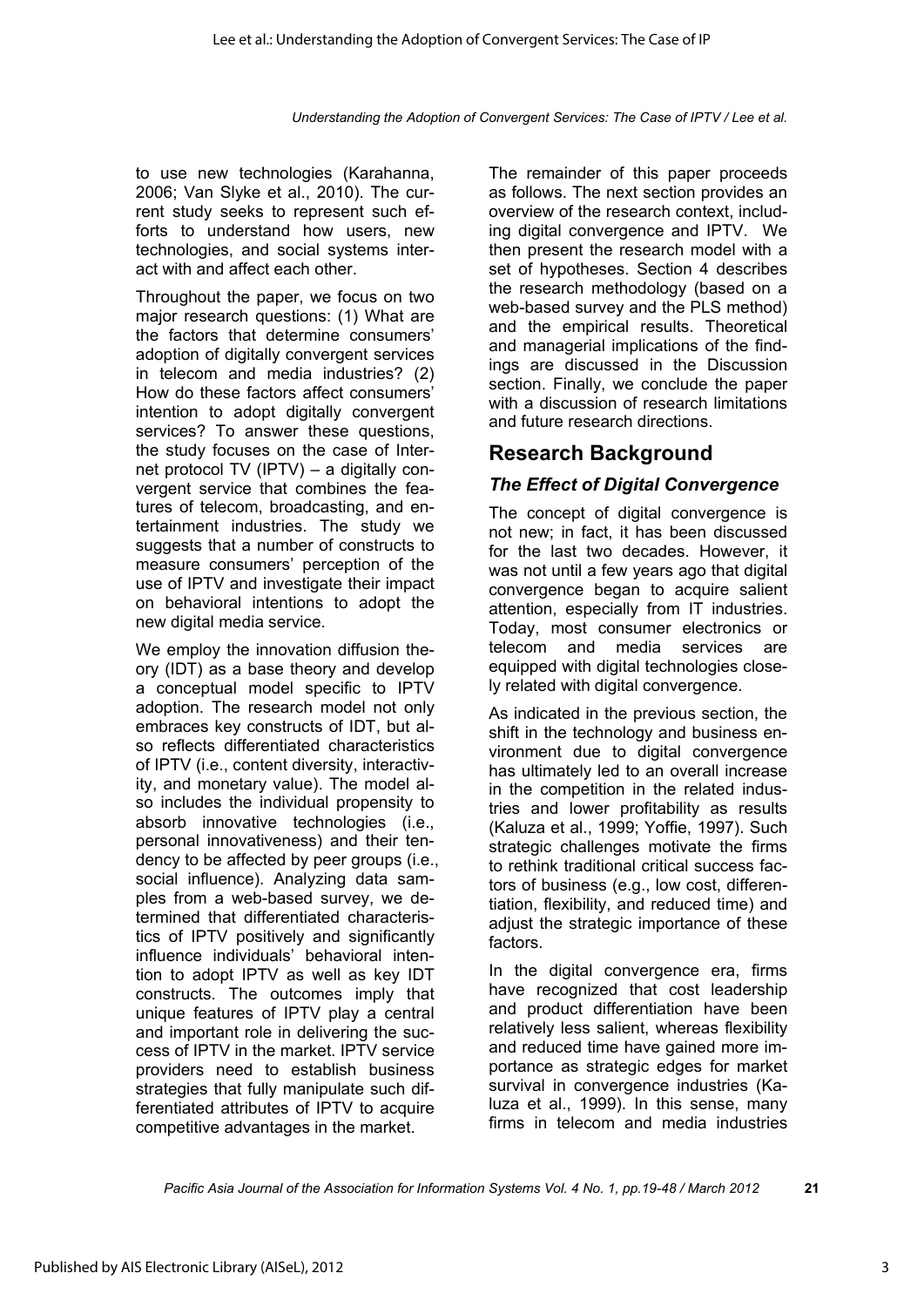have devoted their efforts to improving dynamic capabilities to respond to rapidly changing consumer demand and competitors' market movement by introducing new products and services in faster manners with shorter lifecycle periods (Teece, 1997).

In addition to such strategic implications from the managerial perspective, digital convergence has a conceptually significant impact on consumer behavior, especially in terms of the way they purchase and use information goods and entertainment services.

The emerging trend of convergence between the Internet and digital content devices eventually provides a plausible environment in which consumers can have immediate access to a large pool of digitalized content at anywhere and anytime they want. Under such circumstances, consumers are increasingly spending more time (and money) on entertainment services. Accordingly, consumers are looking for sources that provide diversified content to satisfy their preferences. Furthermore, consumers are interested in managing their own media and differentiated user experiences (e.g., more personalization and interactivity).

Thus, from the business perspective, the adoption of new digital convergence has given global consumers the power to demand what they want, when they want, and how they expect to get it. The market power that shifted to consumers provides telecom and media industries with additional pressure to deliver the goods according to consumers' perception of value. From the academic perspective, the emergence of digital convergence in telecom and media industries provides a potential to extend the current theoretical knowledge of IT adoption literature by exploring consumers' perception and their behavioral intention when responding to a new technology development in the market.

#### *IPTV as an Emerging Convergent Service*

The research context of the current study is IPTV. In recent years, IPTV has attracted a great deal of attention from individuals and industries and is currently recognized as a potential megatrend affecting telecom and media industries. According to the Multimedia Research Group (2009), the number of IPTV subscribers worldwide reached 28 million in 2009; this number is expected to increase to 83 million by 2013, demonstrating a compound annual growth rate of 31%. In addition, IPTV service revenues are projected to reach \$38 billion by 2013.

The fundamental driver of IPTV is that it enables users to watch TV broadcasts and video content over the Internet network (Harris and Ireland, 2005). IPTV is also equipped with other value-added features, including a large pool of video on demand (VOD) that consumers can repeatedly watch at any time, time-shift TV playback like digital video records (DVRs), and two-way interactivity between users and IPTV set-top box (STB) through the graphical user interface (GUI) on TV screens. These functions set IPTV apart from general public TV broadcasting and traditional cable TV. The differentiated points also emphasize the IPTV's possible role as a networked home media platform on which the exchange of digital content and entertainment predominantly arises within household (Evens, 2010).

The emergence of IPTV in the telecom industry is attributable to several major driving forces (Harris and Ireland, 2005): (1) the development of broadband Internet and video compression technologies; (2) the need of a new business to complement the continuous decline of traditional wired businesses; (3) managerial efforts to increase the average revenue per user (ARPU) through a triple-play (voice, data, and video) business model;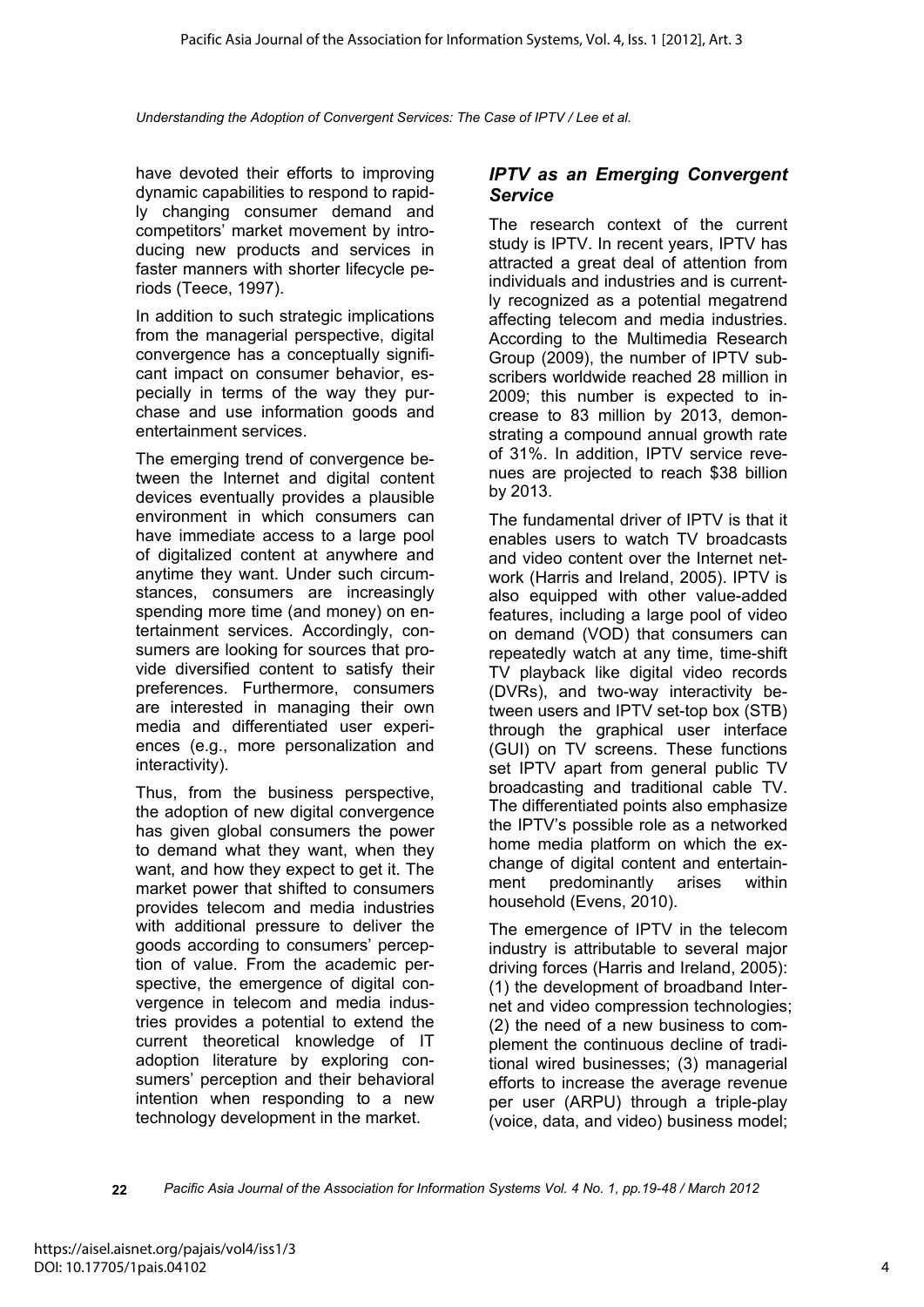and (4) lucrative revenue opportunities in digital content market. Among these factors, technology development has been a well known direct influencer, but it is also understood that the joint effort of integrating all four factors is required in order for IPTV to be fully materialized.

Although IPTV has induced widespread attention in both business and academic fields, this emerging media service is still in its early stages of commercialization and faces fierce competition from incumbent TV service providers. The widespread diffusion of IPTV among potential users largely depends on understanding customers' concerns and identifying the factors that facilitate the use of IPTV. From the research perspective, the processes by which individuals adopt technologies and the factors that influence their usage remain a central focus of IS research and an important managerial problem (Compeau et al., 2007; Venkatesh et al., 2003). Thus, the current study aims to investigate personal perception and motivation associated with individual intention to adopt IPTV.

From the perspective of IPTV service providers, the adoption issue is also critical to their business operations. Providing convergent services comprising TV, telephony, and the Internet would entail a substantial initial investment for service providers. This investment is not only for the underlying network infrastructure but also for provisioning and managing vast data centers needed to provide sophisticated IPTV experience (Agarwal et al., 2007). Thus, service providers need to carefully plan and manage IPTV service deployment to maximize their return on investment while providing high-quality experience for their customers. To realize IPTV's full potential as well as secure competitive advantages in the market, IPTV service providers should understand the critical factors influencing customers'

intentions to use IPTV and plan their marketing strategies accordingly.

## **Research Model and Hypothesis Development**

In this section, we develop a research model to examine the relationship between consumers' perception and their intention to use IPTV. The proposed model incorporates several constructs that represent multidimensional aspects of technology adoption and use such as innovation diffusion, personal characteristics, and social interaction among people.

This interdisciplinary approach to defining our research framework helps us explain consumers' decision-making process of IPTV adoption from diversified theoretical perspectives. The review of previous IT adoption studies (Jeyaraj et al., 2006) and salient features of IPTV (Harris and Ireland, 2005) jointly provides a useful guide for identifying what constructs are relevant to the research model for IPTV adoption at the individual level. The current study focuses on four categories of adoption factors: IPTV-specific features, innovation diffusion, personal innovativeness, and social influence.

We expect IPTV-specific features to play an important role in determining consumers' perception of IPTV use. According to Benbasat and Zmud (2003), user perception of a technology has been known to be related with characteristics and usage context of the IT artifact. IPTV incorporates certain functions that distinguish it from the previous generation of TV broadcasting, such as a large pool of VOD, time-shift DVRs, and two-way interactivity; thus, consumers would likely be affected by the potential utilities of IPTV when deciding whether to adopt it.

Innovation diffusion factors in our model are intended to capture users' perception of technologies in a general sense.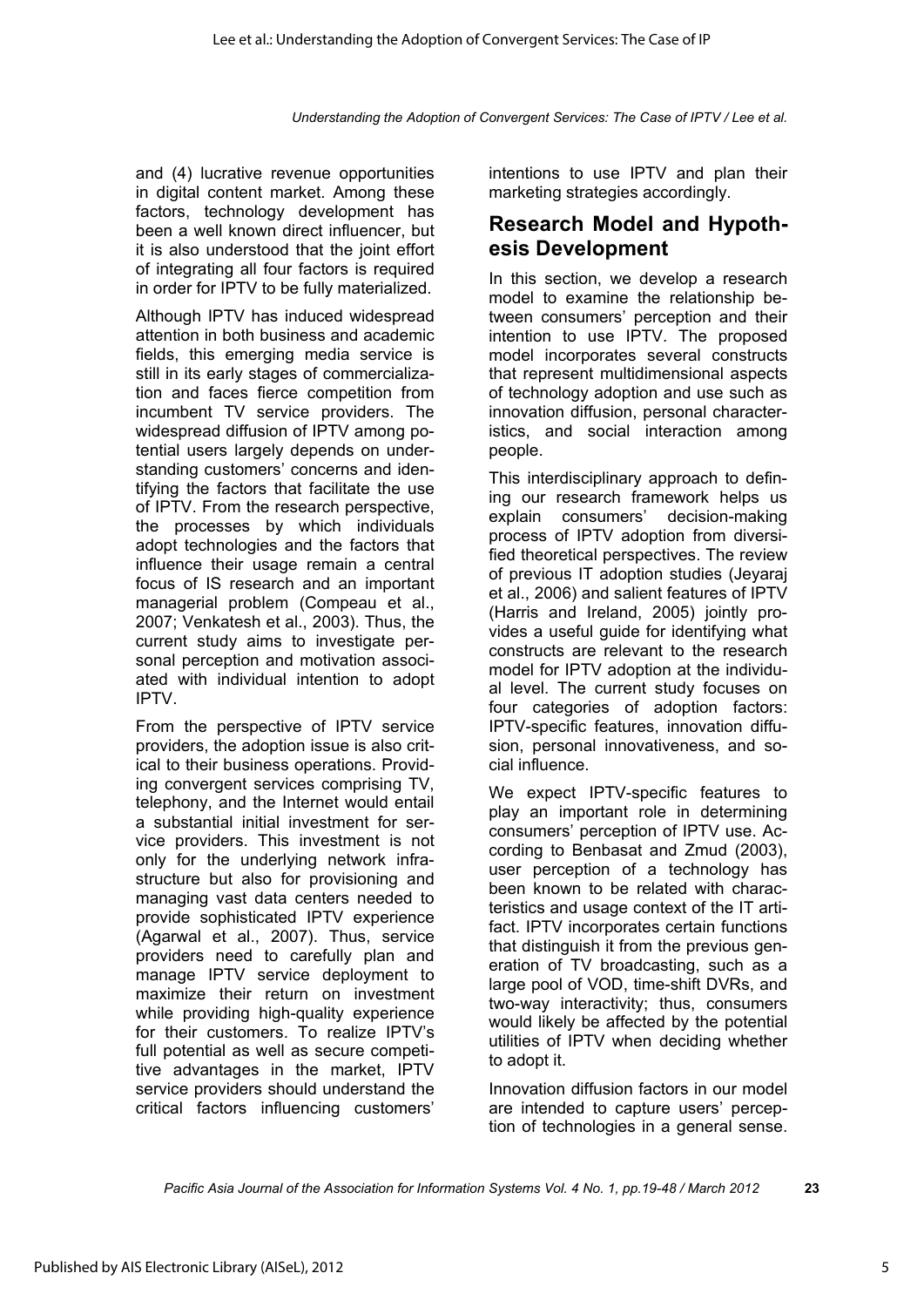Such general technology perceptions are related with broadly accepted beliefs with regard to technology usage; these beliefs have been studied across various technology contexts (Hong and Tam, 2006). As a variant of IT artifact, IPTV enables a new digital media service that transforms how to design, deliver, and consume information goods and digital contents by leveraging innovative technological features. To universally interpret the use of IPTV among people at the theoretical level, we believe that it is relevant to conceptualize IPTV from the innovation diffusion perspective. Although innovation diffusion studies have been extensively conducted, the cumulated research base in this field provides a valuable reference for new studies. As both previous studies and the current study share the same nature in common—namely, the adoption of IT—it is meaningful to investigate which factors are significant in IPTV compared to those in general contexts.

Technology and service innovation embedded in IPTV implies that customers' prior exposure to similar technologies (Zhu et al., 2006) and their propensity (or capability) to absorb new technologies and services (Cohen and Levinthal, 1990) may play a critical role in IPTV adoption. The degree of such personal innovativeness determines different sets of consumer behaviors that people present when they face a new technology emergence and the moment of adoption decision.

In today's Internet and mobile communications era, potential users of IPTV can be more easily influenced by peer groups surrounding them through frequent interaction with those who have already experienced IPTV. Social influence in the model represents another factor affecting the decision of IPTV adoption from the peer influence perspective. A number of previous studies indicate that social influence plays a significant role in consumer behavior

(Fisher and Price, 1992) and IT adoption (Venkatesh and Brown, 2001). The marketing literature also indicates that informal channels of communication (e.g., word-of-mouth referral) efficiently help consumers choose complex and difficult to evaluate products (Kim and Prabhakar, 2004; Brown and Reingen, 1987).

Taken together, the research model incorporates these four major adoption factors of IPTV. For each factor, in the following subsections, we identify the key constructs and develop related hypotheses that describe the relationship between the constructs and consumes' behavioral intention to adopt IPTV.

### *IPTV-Specific Features*

IPTV-specific features have been associated with the unique characteristics of IPTV and its unique usage contexts. A number of IS researchers have examined the end user's IT adoption and usage behaviors, but IPTV has some specific characteristics that differ from traditional technologies, as previously mentioned. In this study, we focus on three factors that influence individual consumers' adoption intention: (1) content diversity, (2) interactivity, and (3) monetary value. These three constructs are specific to IPTV's unique characteristics in terms of service and technology features.

Content diversity in this study refers to the extent to which IPTV is perceived as providing various types of content and information to its users. As IPTV is an innovative content service model enabled by technology convergence, it provides a variety of multimedia contents through the use of communication and media technologies to satisfy different needs of users, such as online games, multi-channel broadcasting, education programs, Internet search, Internet banking, T-commerce, messenger services, video on demand (VOD), and other interactive services. IPTV uses a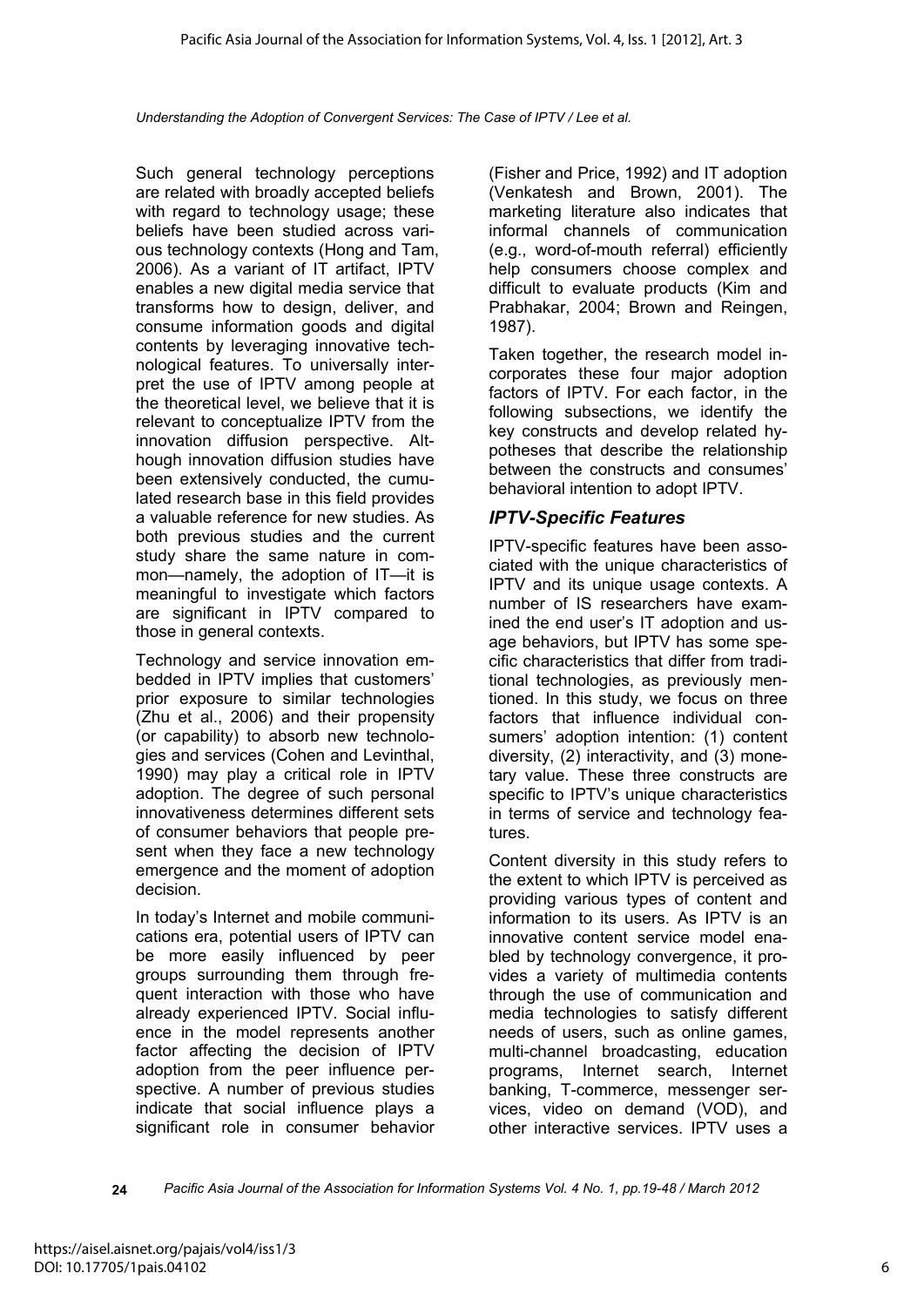set-top box (STB) that allows users to watch hundreds of channels and order movies through VOD. IPTV also uses broadband ADSL, the same technology that delivers a high-speed Internet connection to the computer. Thus, there is now potential for thousands of channels.

Prior research has determined that content diversity is a salient factor that influences the user's intention to adopt IPTV. DeLone and McLean (1992) categorize six dimensions of IS success1, and they posit that information quality is one of these six dimensions that affect the level of IS success. According to a number of e-commerce studies, diverse contents have been found to be an important factor in the success of websites (Palmer, 2002). Thus, content diversity has a positive effect on the user's decision process regarding IPTV adoption. Content diversity also has an effect on relative advantage. Without the guarantee of diversified contents, the unique usefulness and advantage of IPTV would be seriously undermined (Hong and Tam, 2006). According to Venkatesh et al. (2003), facilitating factors such as content diversity may support the use of a system. Considering such theoretical arguments, we hypothesize the following:

- **H1A**: The content diversity of IPTV positively affects the consumer's intention to adopt IPTV.
- **H1B**: The content diversity of IPTV positively affects IPTV's relative advantage.

IPTV's interactivity is also a distinctive feature. Interactivity refers to the extent to which users can participate in modifying the format and content of a mediated environment in real time. Unlike conventional TV broadcasting services, IPTV exploits a more interactive multimedia system using streaming technologies via the network. IPTV delivers live and ondemand contents over a broadband

connection, resulting in a more customized and interactive user experience.

The conceptual and empirical findings of previous studies suggest that the interactivity of IPTV may positively influence the user's intention to adopt IPTV. Rafaeli (1988) identified satisfaction as one of the most obvious outcomes of increased interactivity. Teo et al. (2003) found that increased levels of interactivity on websites have a positive effect on satisfaction, effectiveness, efficiency, value, and the overall attitude toward those websites.

The differentiated characteristics of IPTV may also reinforce the relative advantage of using IPTV services and justify consumers' decision about IPTV adoption. Holak and Lehmann (1990) proposed that the unique properties of a technology innovation usually strengthen its relative advantages over its predecessors. This discussion leads to the following hypotheses:

- **H2A**: The interactivity of IPTV positively affects the consumer's intention to adopt IPTV.
- **H2B**: The interactivity of IPTV positively affects on IPTV's relative advantage.

Since IPTV is aimed at personal use, the costs are likely to be assumed by end users. This implies that the price of using IPTV may be an important factor affecting users' adoption decisions. Whether a particular technology is expensive or not usually depends on consumers' cognitive evaluation of the value of using the technology. A number of marketing studies have identified the significant role of the consumer's perceived monetary value in satisfaction and intention to use a particular service (McDougall and Levesque, 2000). Several IS studies have also examined the effect of monetary value on technology adoption, demonstrating that it is an important determining factor. For example,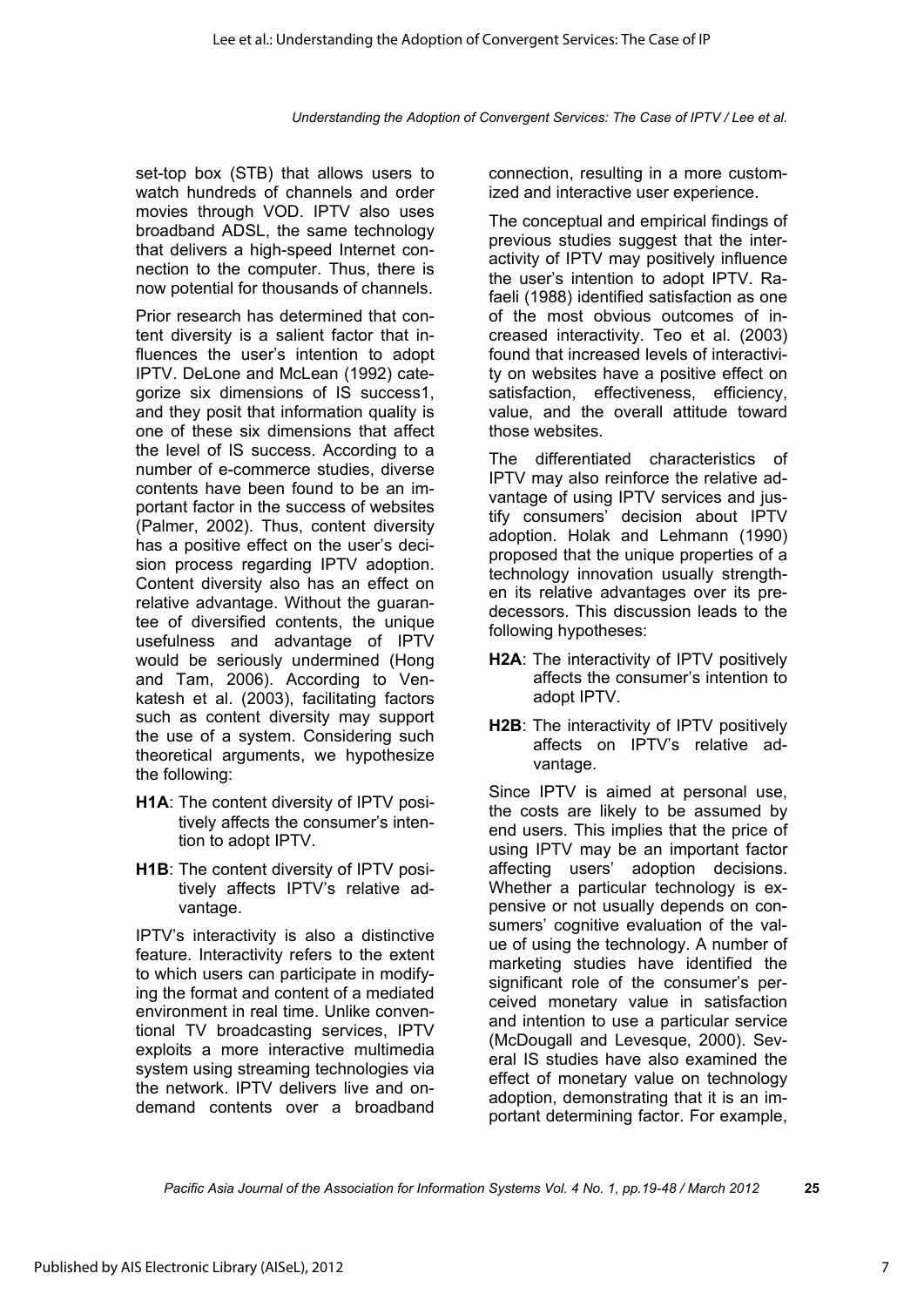Lim et al. (2006) showed that economic value increases the level of consumer expectations and satisfaction in the use of mobile Internet services.

In general, IPTV services have been offered by telecommunications and Internet service providers. To compete effectively with their competitors, such as cable and satellite TV operators, telecommunications providers can offer price discounts through bundling, which is defined as the practice of marketing two or more products and/or services in a single package for a special price (Guiltinan, 1987).

Such cost-saving features may reinforce the relative advantage of IPTV over other conventional broadcasting services. As Rogers (1995) mentioned, one of the significant factors justifying the relative advantage of a specific technology is the economic profitability that the technology premises. Along with the above arguments, we propose the following hypotheses:

- **H3A**: Monetary value created through IPTV bundling positively affects the consumer's intention to adopt IPTV.
- **H3B**: Monetary value created through IPTV bundling positively affects IPTV's relative advantage.

#### *Innovation Diffusion*

The innovation diffusion literature attempts to understand and explain how innovations are spread across a population of potential adopters over time (Rogers, 1995) and its application in the individual (Venkatesh et al., 2003; Moore and Benbasat, 1991) or organizational (Tornatzky and Klein, 1982) context. One fundamental focus of this line of investigation is the attributes of innovations and their value to both the individual and the organization. Innovation diffusion theory (IDT), developed in the context of individual adopters, considers the diffusion of an innovation as a

social process of communication, where potential adopters become aware of the innovation and consider its adoption (Rogers, 1995). Drawing from multiple studies of innovations in diverse fields, Rogers (1995) proposed that relative advantage, compatibility, complexity, trialability, and observability are key factors typically influencing an individual's adoption behavior.

Previous studies have further developed IDT by applying a more complicated group of constructs to explain perceived characteristics of innovation (Compeau et al., 2007). For instance, Moore and Benbasat (1991) refined the theoretical and operational definitions of Rogers' innovation characteristics into a set of eight conceptual constructs. They included the relative advantage (or perceived usefulness), image, compatibility, complexity (or ease of use), trialability, visibility, result demonstrability, and voluntariness of use. In recent years, some IS researchers have elaborated upon the work of Moore and Benbasat (1991) by establishing a more extended theoretical model for innovation adoption. For example, Karahanna et al. (2006) reconceptualized compatibility beliefs in technology adoption research.

The basic idea behind IDT is the notion that potential users' perceptions of the characteristics of an innovation influence their intention to adopt and use a specific technology. Considering our conceptual view of IPTV as a digitally convergent service driven by technology innovation, we recognize that perceived characteristics of innovation proposed by IDT are more suitable for investigating the potential adopter's behavioral intention to adopt IPTV.

As Rogers' (1995) meta-analysis is based on studies of adoption by individuals, we used the innovation diffusion attributes proposed by Rogers as the dominant factors influencing the potential adopter's decision-making process.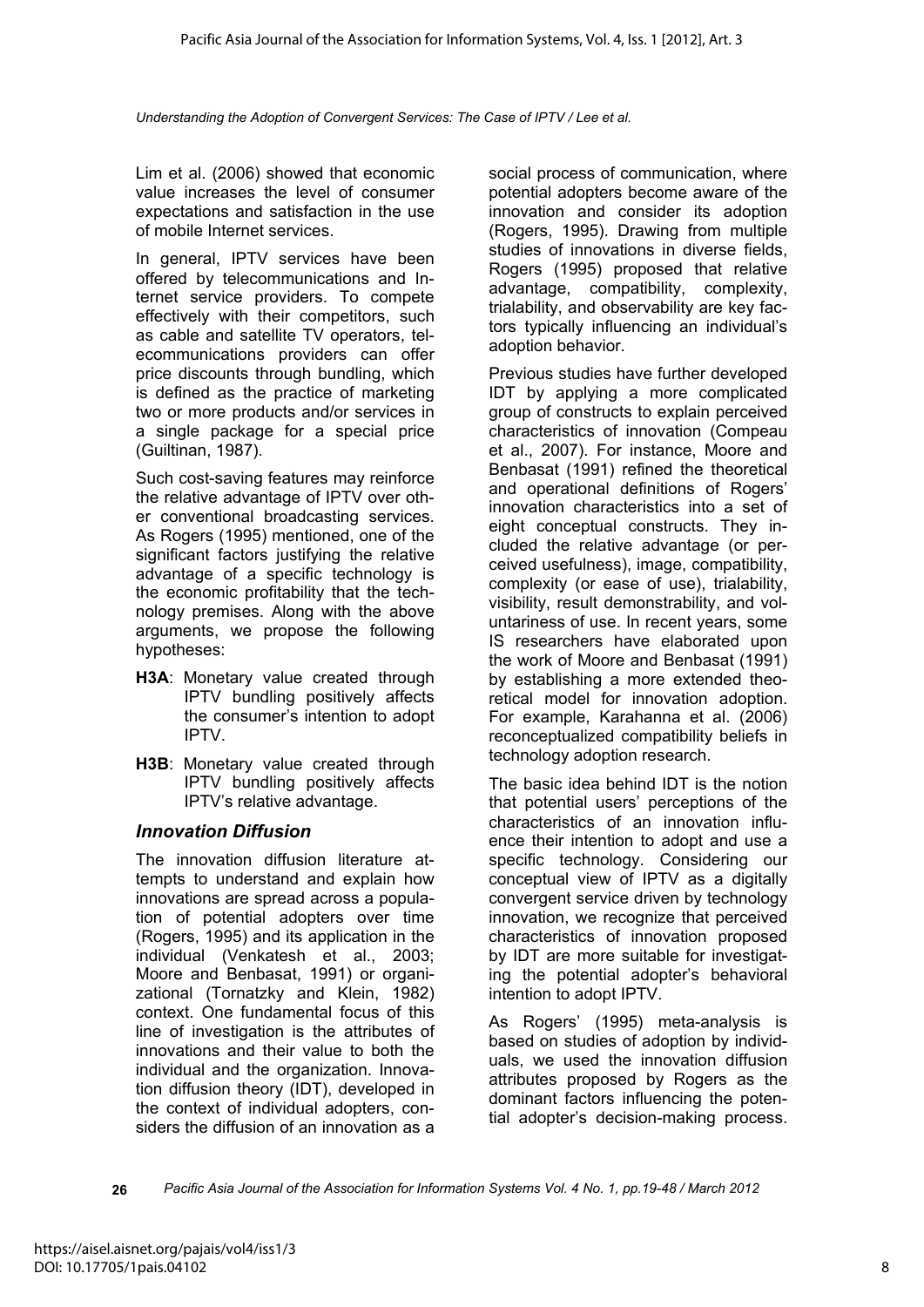Among these characteristics of innovation, we selected four attributes namely, relative advantage, compatibility, ease of use, and trialability—as the focal constructs explaining the rate of IPTV adoption. We excluded observability, which is defined as the degree to which the results of an innovation are visible to others, from this study as IPTV has been recently introduced in the market and is currently in a relatively early stage of adoption and diffusion. In addition, the construct was eliminated after the factor analysis because of its overlapping characteristics with the social influence construct.

Relative advantage is defined as the degree to which an innovation is perceived as being better than the idea it supersedes (Rogers, 1995). Thus, if a potential user perceives that adopting IPTV will be more useful than not, he/she will have positive attitudinal belief toward IPTV (Choi et al., 2003). Relative advantage encompasses a variety of benefits that potential adopters can obtain from a particular innovation, such as economic profitability and desirable social status. In addition, in this study, relative advantage presents the utilitarian aspect of user acceptance (Heijden, 2004). To the extent that an individual believes that using IPTV will provide more fun and enjoyment with their avocation, he/she will be more likely to adopt IPTV in the future (Van Slyke et al., 2010).

IS literature has long examined the influence of relative advantage on adoption intention (Agarwal and Karahanna, 2000; Venkatesh et al., 2003). This line of research has found relative advantage to be one of the best predictors of the rate of innovation adoption (Karahanna et al., 1999). Considering that IPTV is a tool or an IT environment facilitating the user's personal goal achievement (e.g., entertainment and information gathering), it is hypothesized that relative advantage would directly

affect the user's intention to adopt IPTV. Thus we propose the following hypothesis:

**H4**: The relative advantage of IPTV positively affects the consumer's intention to adopt IPTV.

Complexity is defined as the degree to which an innovation is perceived as relatively difficult to understand and use (Rogers, 1995). The concept of complexity is analogous to that of *ease of use* in TAM. The conceptual difference between these two is that ease of use suggests low cognitive effort required for using the innovation, whereas complexity connotes the opposite (Karahanna et al., 2006). Reflecting such a comment, in this study, we translate complexity into perceived ease of use and apply it to our research model because comparing the saliency of each construct with the same effect direction (i.e., to examine whether all of the constructs have a significant positive effect on adoption intention) is more relevant. Perceived ease of use is defined as the degree to which a technology innovation is perceived as being easy to understand and use (Davis et al., 1989).

Ease of use has been widely studied in the IS literature. Outcomes of examining its influence on adoption intention have been mixed, with some studies finding support (e.g., Van Slyke et al., 2010) and others not finding such support (e.g., Karahanna et al., 1999). However, in the case of IPTV, we expect that perceived ease of use will have a positive impact on adoption intention based on the assumption that, if potential users find IPTV to be difficult to learn to use, they will most likely be reluctant to adopt it. The link between perceived ease of use and relative advantage has been established in a number of technology acceptance studies (Venkatesh et al., 2003). Thus, it is reasonable to anticipate that an individual will recognize many more advantages in an innovation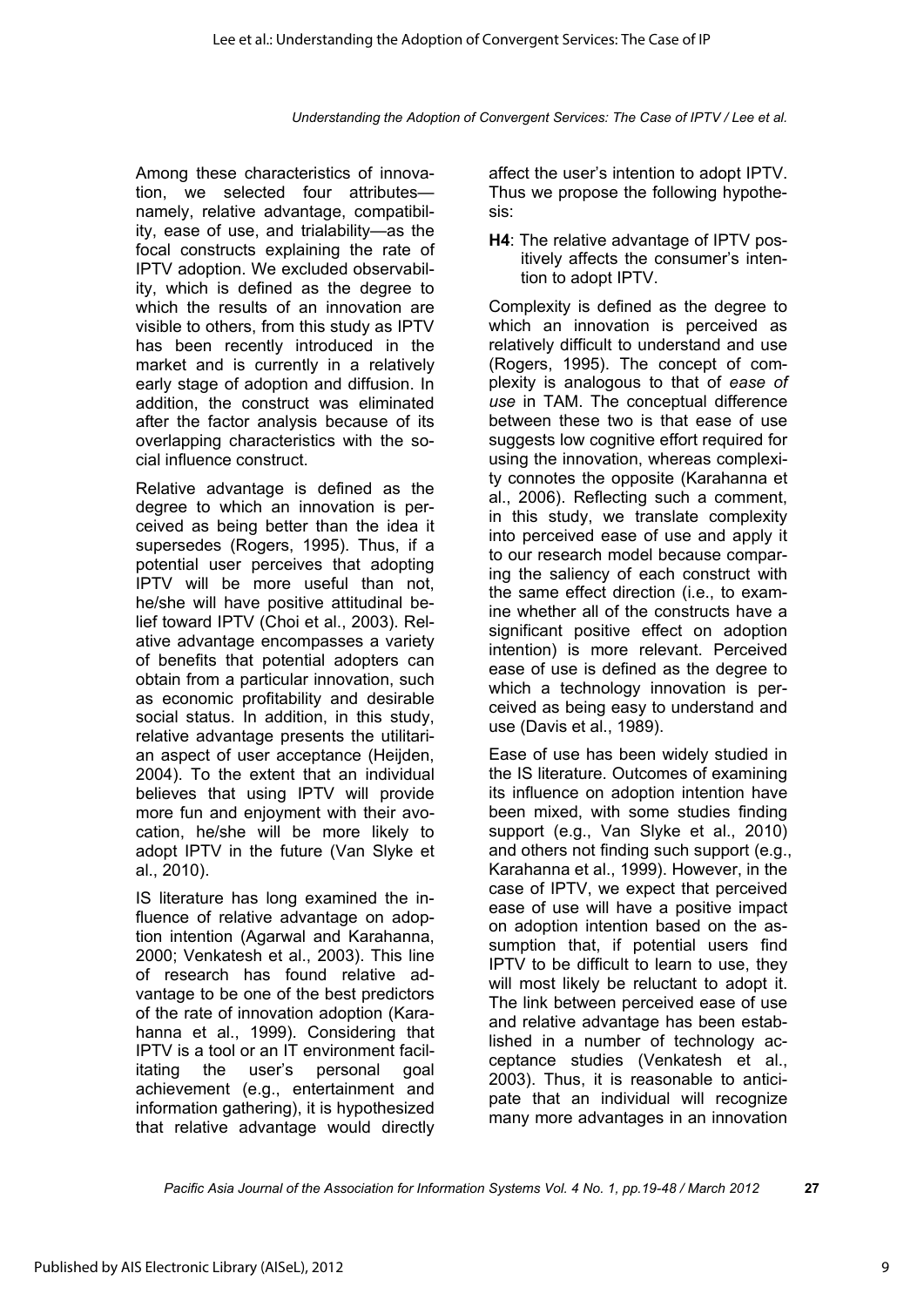that is shown to be easy to use (Compeau et al., 2007; Van Slyke et al., 2010). Indeed, perceived ease of use has been found to influence adoption intention in two ways (Davis et al., 1989): by directly affecting intention and by indirectly affecting intention through relative advantage. Following the established findings in prior research, we propose the following hypotheses:

- **H5A**: The ease of use of IPTV positively affects the consumer's intention to adopt IPTV.
- **H5B**: The ease of use of IPTV positively affects IPTV's relative advantage.

Compatibility is defined as the degree to which an innovation is perceived as being consistent with the existing values, past experience, and needs of potential adopters (Rogers, 1995). In the IS literature, the influence of compatibility on technology innovation adoption has been widely examined. Although many studies have found a positive relationship between compatibility and behavioral intention (Van Slyke et al., 2010), the overall results have been equivocal. One reason for the mixed results can be that compatibility encompasses a variety of concepts such as prior experience, work or life style, desires, and inherent values (Karahanna et al., 2006).

The underlying idea behind compatibility is that an innovation that is more compatible is less uncertain to a potential adopter and fits the adopter's situation more closely. Thus, for IPTV to be widely spread across a population of potential users in the market, it is important that the characteristics of IPTV fit well with the past experience and desires of potential users. For this reason, perceived compatibility provides a useful theoretical background through which we may view this concept of fit (Van Slyke et al., 2010). Based on the fact that the fundamental nature of IPTV is to provide video and audio contents that satisfy a potential user's desire to refresh his or her life with entertainment and acquire needed information, we may reasonably expect that perceived compatibility directly influences behavioral intention to adopt IPTV. To verify the influence of compatibility toward adoption intention, we propose the following hypothesis:

*H6: The compatibility of IPTV positively affects the consumer's intention to adopt IPTV.* 

Trialability is defined as the degree to which an innovation may be experienced on a limited basis (Rogers, 1995). Trialability implies the perception that potential users have sufficient opportunities to try out an innovation before adopting it (Karahanna et al., 1999). According to Compeau et al. (2007), this construct reflects the characteristics of the technology itself (i.e., is it something that can be used on a trial basis?) and those of the implementation process by which it is introduced (i.e., did the organization choose to allow trial opportunities?). New technology innovations that can be tried by potential users are usually adopted more rapidly than those that are not offered on a trial basis. In the case of IPTV, we expect that, if an individual can try out IPTV before deciding to adopt it, he/she will possibly develop strong confidence in the technology depending on the quality of IPTV (Venkatesh, 2001). Rogers (1995) noted that personal testing of an innovation (a product or a service) is one way for individuals to understand how the innovation works and dispel uncertainties in the innovation. Trialability is a viable construct that can explain the variance of the IPTV adoption rate for the early stage of its commercialization and for those users who have little information about the true features and values of IPTV. Thus, we propose the following hypothesis: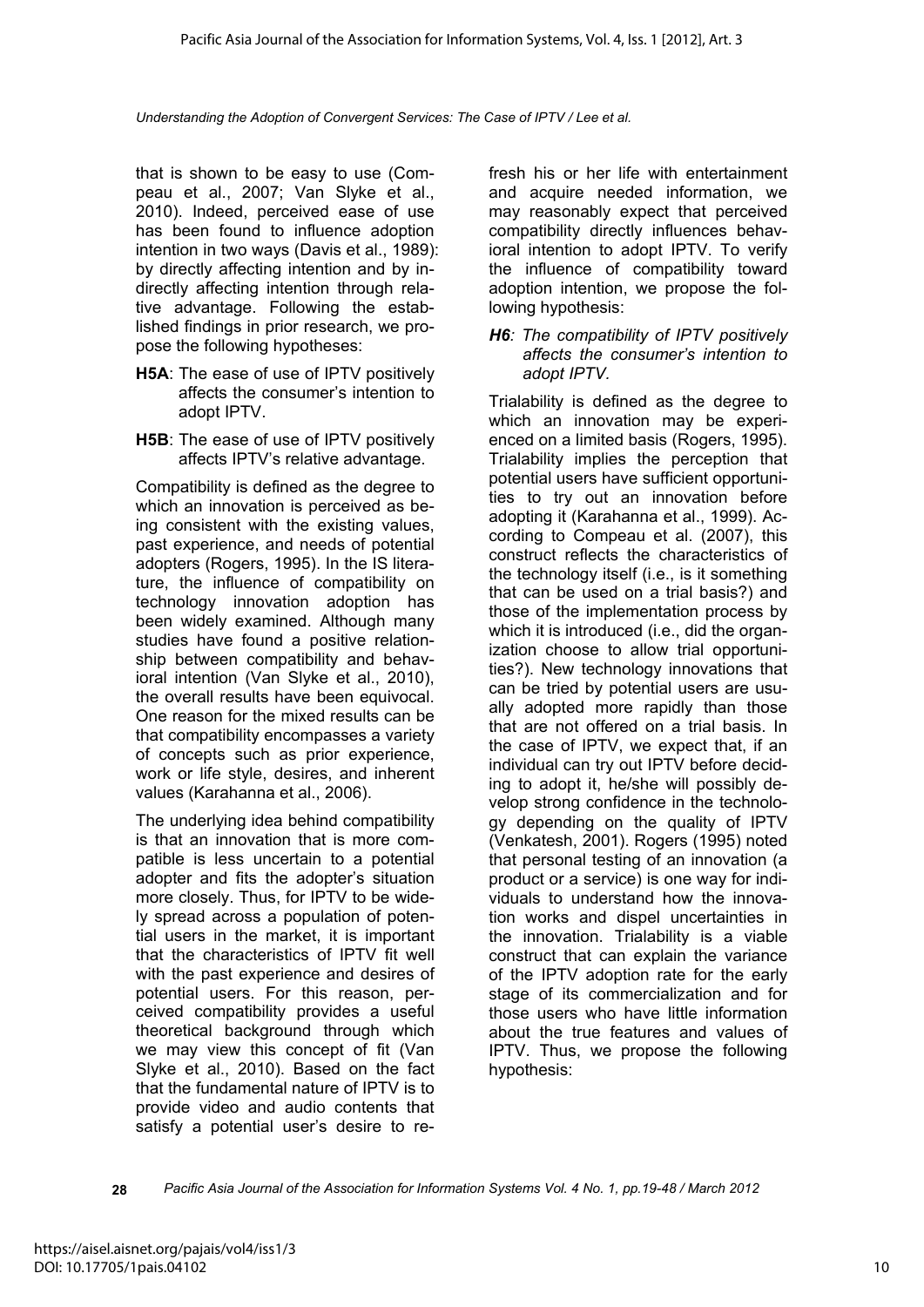**H7**: The trialability of IPTV positively affects the consumer's intention to adopt IPTV.

#### *Personal Innovativeness*

As previously mentioned, technology and service innovations such as IPTV highlight the importance of personal characteristics such as an individual's prior exposure to similar technology innovations (Zhu et al., 2006) and the individual's propensity to absorb new types of technologies and services, which are reflected in the decisionmaking process related to new technology and service adoption (Cohen and Levinthal, 1990). In this sense, *personal innovativeness* has been known to play an important role in encouraging plausible consumer behavior for the adoption of IT (Fisher and Price, 1992). Agarwal and Prasad (1998) defined personal innovativeness as "the willingness of an individual to try out any new information technology." They also noted that personal innovativeness can control the recognized result with respect to the adoption of IT. As each person has his or her own level of personal innovativeness, the impact of this factor basically leads to different degrees of perceived benefits and expectations, ultimately generating different adoption outcomes (Krugman, 1985). As such, personal innovativeness can be a viable factor that examines the variance of the individual adoption level of IPTV. Thus, we establish the following hypothesis:

**H8**: Personal innovativeness positively affects the consumer's intention to adopt IPTV.

#### *Social Influence*

Social influence, in this study, refers to the degree to which an individual perceives that important peers believe he or she should use the innovation (Venkatesh, 2003). Information can be transferred from one individual to another,

and an individual can be influenced by others easily. Social influence is driven by social factors and subjective norms. Thompson et al. (1991) suggested that social factors are "the individual's internalization of the reference group's subjective culture, and specific interpersonal agreements that the individual has made with others, in specific social situations." Subjective norms refer to an individual's perception that most people who are important to him or her think that he or she should or should not perform the behavior in question (Davis et al., 1989). Subjective norms reflect an element of social influence, which is often cited as a determinant of behavior (Schepers and Wetzels, 2007). From the institutional theory perspective, subjective norms relate to normative isomorphism (DiMaggio and Powell, 1983). Normative pressures arise from individuals' interactions in different settings, such as educational settings or professional/personal networks. Social influence that leads an individual to use a technology has been found to directly affect adoption intention (Hong and Tam, 2006).

Another conceptual view of IPTV adoption is the "herding behavior" phenomenon, which refers to potential users' propensity to follow the decisionmakings efforts of their predecessors. Potential users with little IPTV experience generally do not possess enough information to make an informed decision regarding when and how they would adopt IPTV. This implies that decision-making efforts with respect to IPTV adoption may depend on observational learning or social learning, in which consumers tend to follow decisions of others rather than using their internal information (Banerjee, 1992). Therefore, we hypothesize the following:

**H9**: The social influence of IPTV positively affects the consumer's intention to adopt IPTV.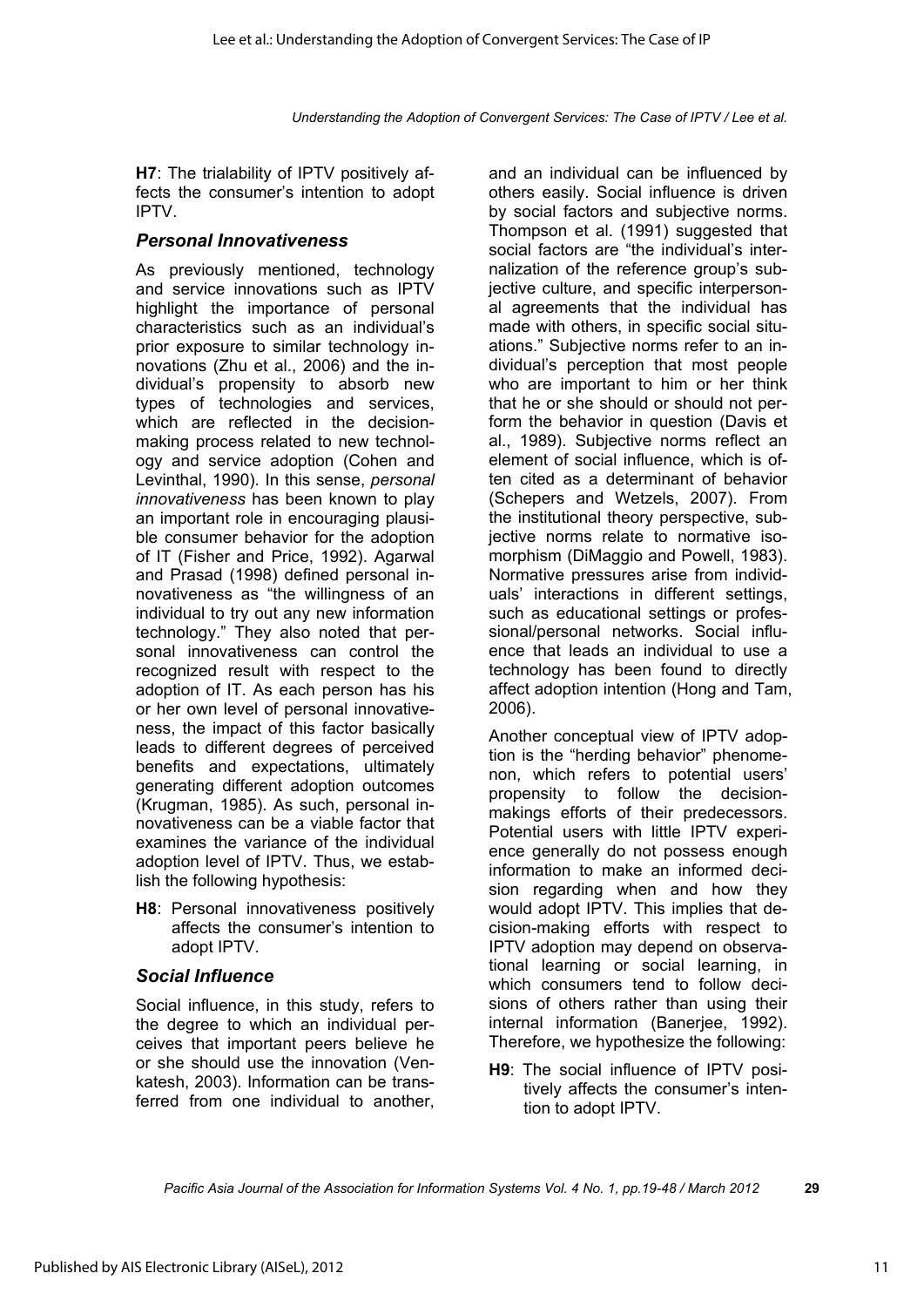

### *Control Variables*

To fully account for the differences in users' perceptions of IPTV adoption, we included two control variables characterizing the research respondents: *gender* and *age*. As suggested by prior research, we selected these variables due to their potential impact on technology innovation adoption (Gefen and Straub, 1997). The research model is depicted in Figure 1, along with the main constructs of the theoretical framework.

# **Research Method and Data**

### *Instrument Development*

We used a web-based survey method to test our model. The survey instrument was developed by identifying appropriate measurements during a comprehensive literature review. Some modifications were made to the existing scale to

make it more suitable for the context of IPTV adoption (see Appendix 1 for further details). As the target subjects for the study were potential users of IPTV in Korea, the questionnaire was translated into Korean and reviewed by third-party experts to obtain a good level of translation equivalence. The translated Korean questionnaire was then pretested by conducting focus group interviews to examine content validity and face validity. All of the exogenous constructs in the model were operationalized as reflective constructs. We believe that Korea is a suitable place for research on IPTV adoption because the country has one of the highest penetration rates in the world in terms of broadband Internet. In addition, Koreans are generally familiar with various types of IT products and services.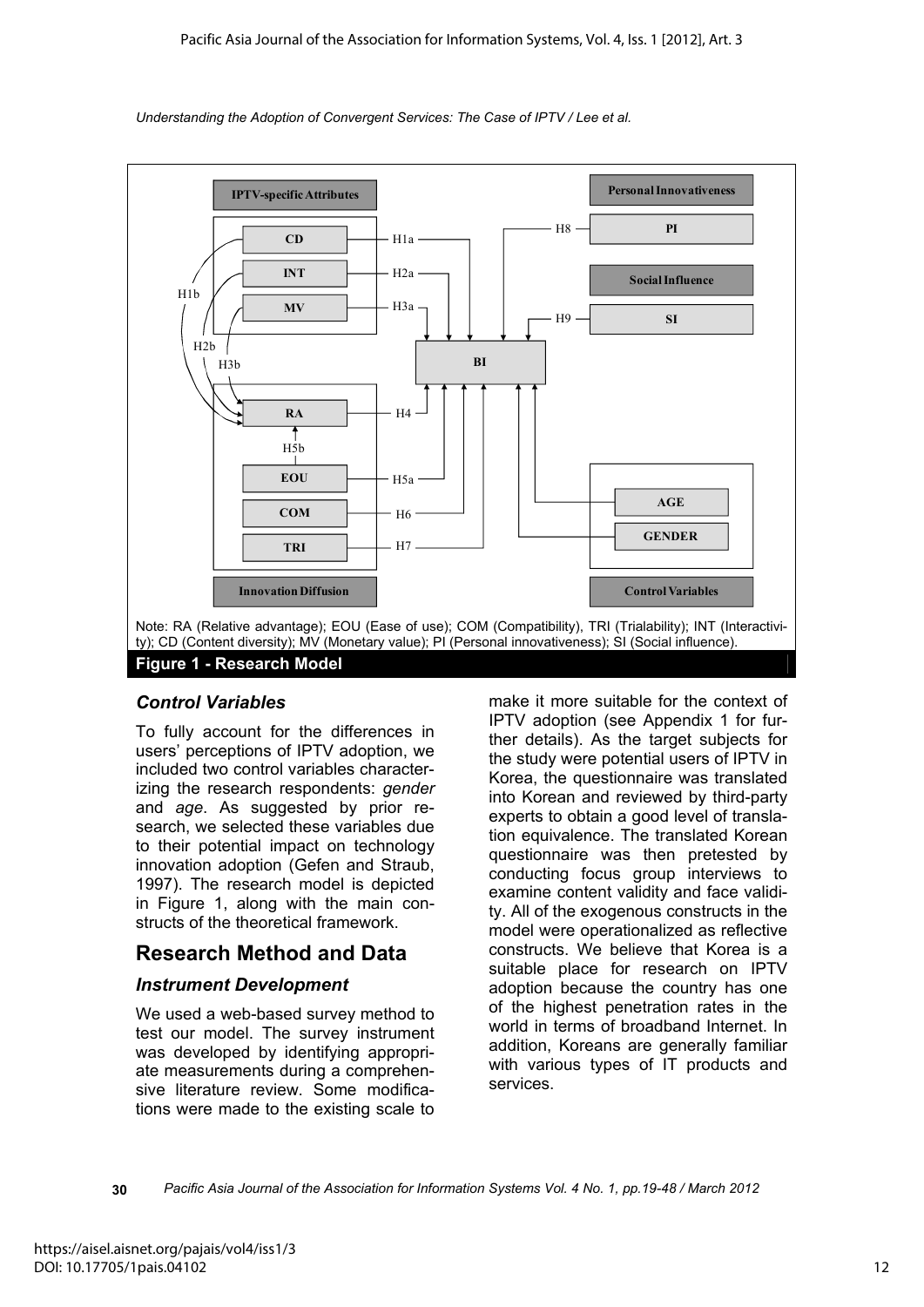| <b>Table 1 - Demographic Statistics</b>      |                  |                |                                           |                               |                |  |  |
|----------------------------------------------|------------------|----------------|-------------------------------------------|-------------------------------|----------------|--|--|
| <b>Measure</b>                               | <b>Value</b>     | <b>Percent</b> | <b>Measure</b>                            | <b>Value</b>                  | <b>Percent</b> |  |  |
|                                              | Male             | 75.8           |                                           | None                          | 26.8           |  |  |
| Gender                                       | Female           | 24.2           | Content                                   | $1 - 4$                       | 52.5           |  |  |
|                                              | $20 - 29$        | 48.0           | download                                  | $5 - 10$                      | 10.6           |  |  |
|                                              | 30-39            | 38.4           | (per month)                               | $11 - 20$                     | 6.6            |  |  |
| Age                                          | 40-49            | 11.6           |                                           | >20                           | 3.5            |  |  |
|                                              | >50              | 2.0            |                                           | College Student               | 48.0           |  |  |
| <b>Marital Status</b>                        | Single           | 60.1           | Occupation                                | Office worker/<br>ntrepreneur | 43.4           |  |  |
|                                              | Married          | 39.9           |                                           | Housewife                     | 1.0            |  |  |
| Average time                                 | <1 hour          | 49.0           |                                           | Specialist/Freelance          | 7.6            |  |  |
| watching TV                                  | 1-3 hour         | 46.5           |                                           | High school                   | 1.5            |  |  |
| (per day)                                    | 3-5 hour         | 4.5            |                                           | Undergraduate                 | 38.9           |  |  |
|                                              | <1 hour          | 8.6            | Education                                 | Bachelor degree               | 12.6           |  |  |
| Average time of<br>Internet use<br>(per day) | 1-3 hour         | 50.5           |                                           | Graduate student              | 34.3           |  |  |
|                                              | 3-5 hour         | 26.3           |                                           | Master/Doctoral degree        | 12.6           |  |  |
|                                              | $5 - 10$<br>hour | 12.6           | Note: Total number of respondents is 198. |                               |                |  |  |

#### *Data Collection*

The research model was empirically tested by using data from an online survey. The sample data were collected from a dedicated website. The online survey consisted of three main sections: inquiries about prior IPTV experience, adoption factors and intention, and respondent demographics. Before starting the survey, all respondents were informed, through written explanations on the cover page about the identity and various features of IPTV that differ from conventional broadcasting services. This step endured that all respondents had a minimum knowledge of IPTV while completing the survey. At the beginning of the questionnaire, the survey participants were asked whether they had prior experience with IPTV services. As the study was restricted to those who had no experience with IPTV services, the respondents who chose "No" were then asked to answer a set of questions associated with the adoption issues of IPTV services using a seven-point Likert scale (ranging from "strongly disagree" to "strongly agree"). Finally, respond-

ents' demographic information was collected.

#### *Descriptive Statistics*

Our sample data of 198 respondents included more male respondents than females (male: 75.8%, female: 24.2%). The respondents were mostly in their twenties (48%) and thirties (38.4%). The overwhelming majority (95.5%) of respondents watched television fewer than 3 hours a day. In addition, 76.8% spent an average of 1 to 5 hours a day using the Internet, and 73.2% had downloaded contents such as movies and dramas through the Internet. Approximately 20% downloaded more than 5 items per month. These results indicate that most of the respondents were young male consumers who were familiar with the Internet environment and interested in digital multimedia contents, although they had no prior experience with IPTV services. The detailed descriptive statistics related to the respondents' characteristics are reported in Table 1.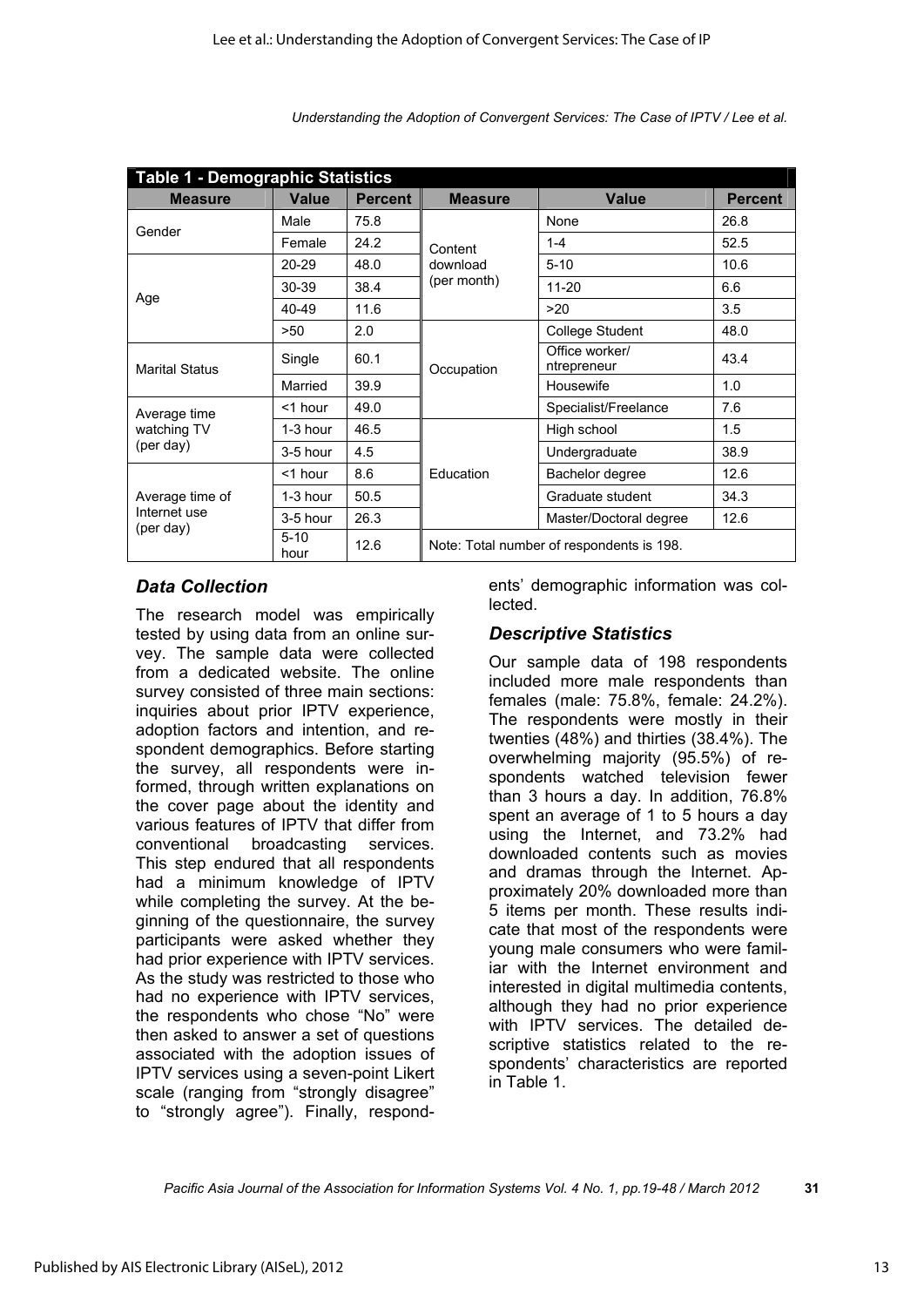#### *Power Analysis*

We conducted Cohen's (1988) power analysis to calculate both the priori expected sample size and the post hoc power values of our partial least squares (PLS) model. This was done because PLS was performed using an iterative regression analysis. Hence, the power analysis of the multiple regression analysis was also applicable to PLS. PLS estimates a structural model in a blockby-block manner. To ensure that every block of our model had adequate power, we calculated the expected sample size and the power values block by block.

Our research model had two dependent variables: behavioral intention to adopt IPTV and relative advantage. Thus, two priori power analyses and all post hoc power analyses were conducted. The expected sample size was 54 (alpha value =  $0.05$ ; number of predictors = 1; anticipated effect size  $= 0.15$ ; desired statistical power 0.8) or 67 (alpha value  $= 0.05$ ; number of predictors  $= 2$ ; anticipated effect size = 0.15; desired statistical power 0.8), whereas the power values from post hoc analyses approximated to 1 for the high R2. Thus, we concluded that our model had adequate power for further analysis.

### **Empirical Analysis and Results**

#### *Common Method Bias*

Before testing the hypotheses test, we assessed common method bias attributed to our self-reported survey data. We adopted both Harman's (1976) single factor analysis and Podsakoff et al.'s (2003) approach. In Harman's approach, all of the construct items were cast into principal component factor analysis, which yielded nine factors with eigenvalues greater than 1.0, accounting for 78.82% of the total variance. The first factor captured only 39.81% of the variance in the data, indicating the absence

of a substantial amount of common method variance in the data.

Using Podsakoff et al.'s (2003) approach, we included in the PLS model a common method factor whose indicators included all of the principal constructs' indicators and calculated each indicator's variance substantively explained by the principal construct and the method. The results demonstrated that the average substantively explained variance was 0.744, whereas the average method-based variance was 0.022. The ratio of the substantive variance to the method variance was approximately 42:1. Given this small magnitude of method variance, we concluded that the method was suitable for this research.

#### *Instrument Validity and Reliability*

In this study, we conducted an exploratory factor analysis to check the validity of the measurement model. As seen in Table 2, the measurements of each construct had similar factor loading values (e.g., the measurements of COM1, COM2, COM3, COM4, and COM5 possessed similar factor loading values ranging from 0.8953 to 0.9565) and showed the highest values for the corresponding construct. The results imply that the existing measurement item groups represented the concept (content) of related constructs in a valid manner. Table 2 shows the factor loadings of the measurement items.

Internal consistency reliability was assessed by examining Cronbach's alpha. Hair et al. (1998) suggested that the minimum acceptance level for the Cronbach's alpha should be 0.70. The alpha values for each construct in this study are presented in Table 3. The values ranged from 0.791 to 0.971, thereby exceeding the recommended lowest limit. Convergent validity was also assessed by examining the composite reliability and the average variance extracted (AVE) from the measures (Hair et al., 1998). As shown in Table 3, the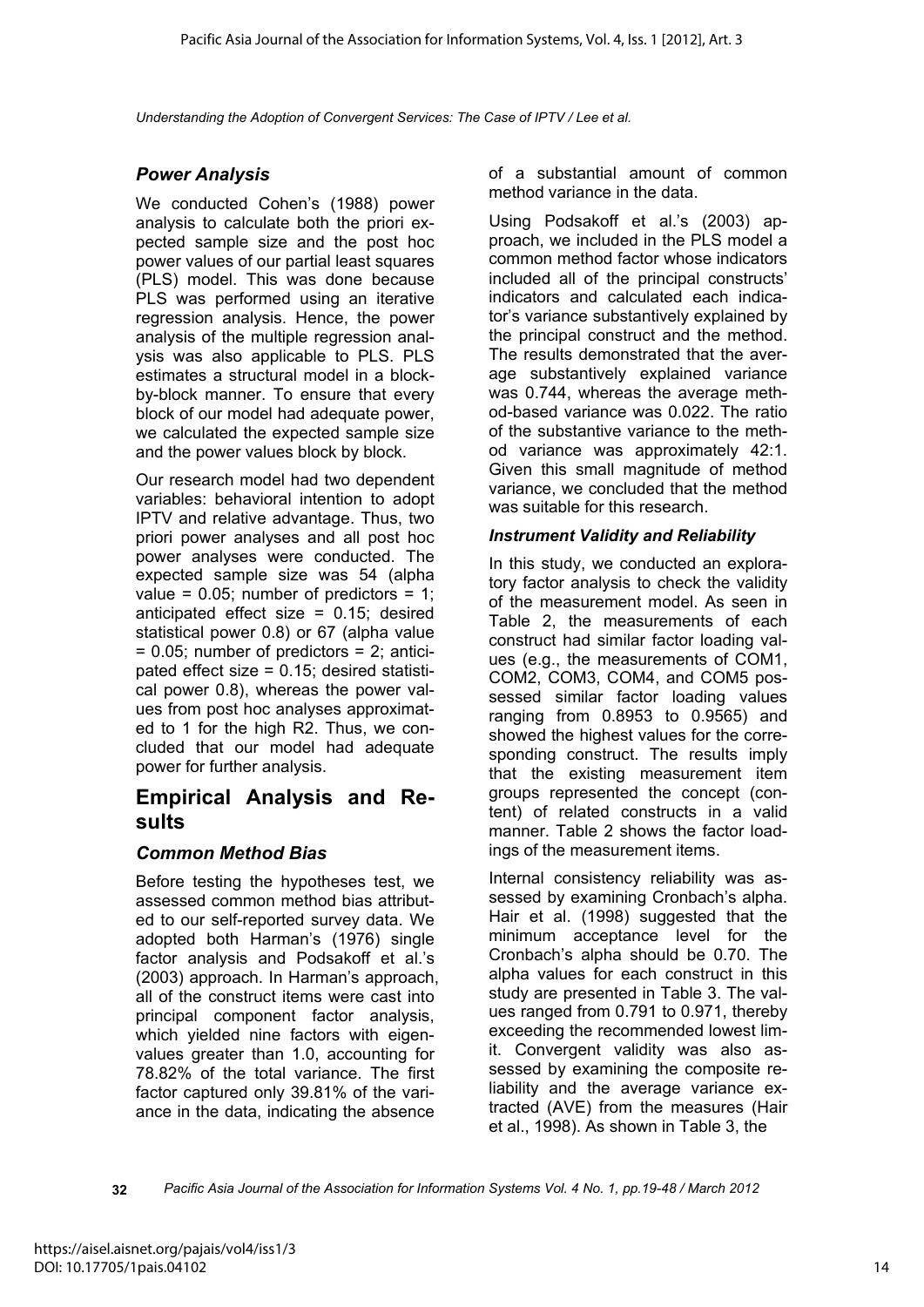| <b>Table 2 - Factor Analysis</b>                                                                                                                                                                               |       |            |           |           |            |            |            |       |       |
|----------------------------------------------------------------------------------------------------------------------------------------------------------------------------------------------------------------|-------|------------|-----------|-----------|------------|------------|------------|-------|-------|
|                                                                                                                                                                                                                | CD    | <b>INT</b> | <b>MV</b> | <b>RA</b> | <b>EOU</b> | <b>COM</b> | <b>TRI</b> | PI    | SI    |
| CD <sub>1</sub>                                                                                                                                                                                                | 0.864 | 0.544      | 0.287     | 0.389     | 0.076      | 0.300      | 0.198      | 0.241 | 0.298 |
| CD <sub>2</sub>                                                                                                                                                                                                | 0.914 | 0.501      | 0.371     | 0.491     | 0.148      | 0.466      | 0.241      | 0.218 | 0.425 |
| CD <sub>3</sub>                                                                                                                                                                                                | 0.819 | 0.459      | 0.314     | 0.353     | 0.091      | 0.250      | 0.101      | 0.195 | 0.247 |
| INT <sub>1</sub>                                                                                                                                                                                               | 0.418 | 0.772      | 0.418     | 0.499     | 0.246      | 0.315      | 0.265      | 0.318 | 0.325 |
| INT <sub>2</sub>                                                                                                                                                                                               | 0.395 | 0.803      | 0.395     | 0.362     | 0.187      | 0.180      | 0.254      | 0.318 | 0.276 |
| INT <sub>3</sub>                                                                                                                                                                                               | 0.534 | 0.806      | 0.534     | 0.400     | 0.153      | 0.213      | 0.240      | 0.290 | 0.387 |
| INT4                                                                                                                                                                                                           | 0.481 | 0.817      | 0.481     | 0.316     | 0.137      | 0.165      | 0.239      | 0.261 | 0.361 |
| INT5                                                                                                                                                                                                           | 0.493 | 0.683      | 0.493     | 0.175     | 0.225      | 0.130      | 0.186      | 0.277 | 0.245 |
| <b>INT6</b>                                                                                                                                                                                                    | 0.367 | 0.765      | 0.367     | 0.233     | 0.191      | 0.153      | 0.187      | 0.276 | 0.234 |
| <b>INT7</b>                                                                                                                                                                                                    | 0.423 | 0.643      | 0.423     | 0.148     | 0.153      | 0.033      | 0.066      | 0.207 | 0.162 |
| INT8                                                                                                                                                                                                           | 0.420 | 0.768      | 0.420     | 0.340     | 0.201      | 0.156      | 0.217      | 0.217 | 0.195 |
| MV <sub>1</sub>                                                                                                                                                                                                | 0.315 | 0.348      | 0.899     | 0.290     | 0.211      | 0.304      | 0.107      | 0.232 | 0.314 |
| MV <sub>2</sub>                                                                                                                                                                                                | 0.300 | 0.327      | 0.912     | 0.285     | 0.163      | 0.301      | 0.119      | 0.233 | 0.338 |
| MV3                                                                                                                                                                                                            | 0.397 | 0.358      | 0.917     | 0.408     | 0.136      | 0.439      | 0.222      | 0.221 | 0.449 |
| RA1                                                                                                                                                                                                            | 0.409 | 0.372      | 0.311     | 0.880     | 0.064      | 0.575      | 0.377      | 0.275 | 0.456 |
| <b>RA2</b>                                                                                                                                                                                                     | 0.407 | 0.364      | 0.336     | 0.901     | 0.185      | 0.640      | 0.372      | 0.338 | 0.425 |
| <b>RA3</b>                                                                                                                                                                                                     | 0.399 | 0.313      | 0.264     | 0.877     | 0.154      | 0.548      | 0.356      | 0.196 | 0.327 |
| <b>RA4</b>                                                                                                                                                                                                     | 0.384 | 0.323      | 0.299     | 0.839     | 0.223      | 0.543      | 0.328      | 0.211 | 0.339 |
| <b>RA5</b>                                                                                                                                                                                                     | 0.466 | 0.515      | 0.377     | 0.810     | 0.194      | 0.421      | 0.303      | 0.291 | 0.348 |
| EOU1                                                                                                                                                                                                           | 0.084 | 0.223      | 0.188     | 0.163     | 0.955      | 0.158      | 0.134      | 0.438 | 0.094 |
| EOU <sub>2</sub>                                                                                                                                                                                               | 0.094 | 0.208      | 0.160     | 0.166     | 0.967      | 0.142      | 0.089      | 0.467 | 0.078 |
| EOU <sub>3</sub>                                                                                                                                                                                               | 0.140 | 0.224      | 0.172     | 0.165     | 0.964      | 0.152      | 0.112      | 0.474 | 0.116 |
| EOU4                                                                                                                                                                                                           | 0.150 | 0.276      | 0.177     | 0.218     | 0.948      | 0.139      | 0.120      | 0.470 | 0.055 |
| COM1                                                                                                                                                                                                           | 0.378 | 0.201      | 0.374     | 0.630     | 0.160      | 0.939      | 0.356      | 0.214 | 0.444 |
| COM <sub>2</sub>                                                                                                                                                                                               | 0.409 | 0.218      | 0.367     | 0.605     | 0.153      | 0.957      | 0.306      | 0.215 | 0.464 |
| COM <sub>3</sub>                                                                                                                                                                                               | 0.341 | 0.225      | 0.390     | 0.583     | 0.114      | 0.920      | 0.281      | 0.155 | 0.490 |
| COM4                                                                                                                                                                                                           | 0.360 | 0.228      | 0.309     | 0.594     | 0.151      | 0.931      | 0.378      | 0.248 | 0.411 |
| COM <sub>5</sub>                                                                                                                                                                                               | 0.382 | 0.261      | 0.392     | 0.524     | 0.131      | 0.895      | 0.339      | 0.255 | 0.491 |
| TRI1                                                                                                                                                                                                           | 0.193 | 0.250      | 0.180     | 0.357     | 0.092      | 0.364      | 0.961      | 0.285 | 0.202 |
| TRI <sub>2</sub>                                                                                                                                                                                               | 0.217 | 0.301      | 0.151     | 0.417     | 0.137      | 0.322      | 0.956      | 0.289 | 0.273 |
| <b>PI1</b>                                                                                                                                                                                                     | 0.273 | 0.397      | 0.182     | 0.316     | 0.315      | 0.178      | 0.355      | 0.824 | 0.118 |
| PI <sub>2</sub>                                                                                                                                                                                                | 0.158 | 0.274      | 0.154     | 0.203     | 0.392      | 0.087      | 0.223      | 0.821 | 0.087 |
| PI <sub>3</sub>                                                                                                                                                                                                | 0.183 | 0.253      | 0.244     | 0.281     | 0.505      | 0.247      | 0.214      | 0.861 | 0.185 |
| <b>PI4</b>                                                                                                                                                                                                     | 0.187 | 0.242      | 0.228     | 0.185     | 0.373      | 0.228      | 0.171      | 0.764 | 0.244 |
| SI1                                                                                                                                                                                                            | 0.398 | 0.376      | 0.324     | 0.416     | 0.056      | 0.390      | 0.277      | 0.148 | 0.890 |
| <b>SI2</b>                                                                                                                                                                                                     | 0.308 | 0.310      | 0.419     | 0.392     | 0.099      | 0.500      | 0.182      | 0.208 | 0.928 |
| CD (Content diversity); INT (Interactivity); MV (Monetary value); RA (Relative advantage); EOU (Ease of<br>use); COM (Compatibility), TRI (Trialability); PI (Personal innovativeness); SI (Social influence); |       |            |           |           |            |            |            |       |       |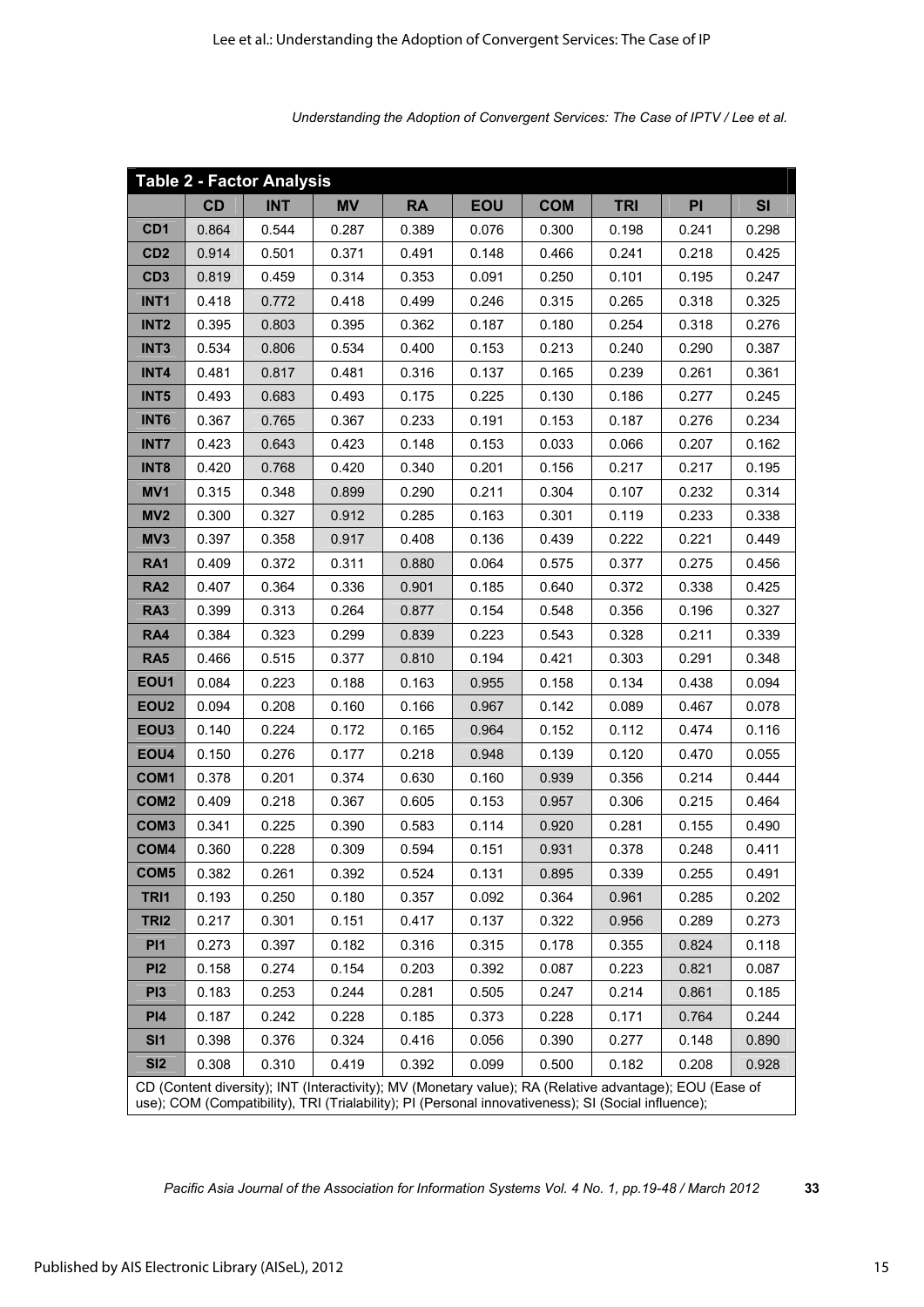| <b>Table 3 - Reliability and Validity Analysis</b> |                         |                              |            |  |  |  |  |
|----------------------------------------------------|-------------------------|------------------------------|------------|--|--|--|--|
| <b>Construct</b>                                   | <b>Cronbach's Alpha</b> | <b>Composite Reliability</b> | <b>AVE</b> |  |  |  |  |
| Content diversity                                  | 0.834                   | 0.900                        | 0.751      |  |  |  |  |
| Interactivity                                      | 0.896                   | 0.915                        | 0.577      |  |  |  |  |
| Monetary value                                     | 0.890                   | 0.935                        | 0.827      |  |  |  |  |
| Relative advantage                                 | 0.914                   | 0.935                        | 0.743      |  |  |  |  |
| Ease of use                                        | 0.971                   | 0.978                        | 0.918      |  |  |  |  |
| Compatibility                                      | 0.960                   | 0.969                        | 0.862      |  |  |  |  |
| Trialability                                       | 0.911                   | 0.957                        | 0.918      |  |  |  |  |
| Personal innovativeness                            | 0.827                   | 0.890                        | 0.670      |  |  |  |  |
| Social influence                                   | 0.791                   | 0.905                        | 0.826      |  |  |  |  |

| <b>Table 4 - Discriminant Validity and Correlations</b> |          |            |           |           |            |            |            |       |           |
|---------------------------------------------------------|----------|------------|-----------|-----------|------------|------------|------------|-------|-----------|
|                                                         | CD       | <b>INT</b> | <b>MV</b> | <b>RA</b> | <b>EOU</b> | <b>COM</b> | <b>TRI</b> | PI    | <b>SI</b> |
| CD                                                      | 0.866    |            |           |           |            |            |            |       |           |
| <b>INT</b>                                              | 0.576    | 0.759      |           |           |            |            |            |       |           |
| <b>MV</b>                                               | 0.378    | 0.380      | 0.909     |           |            |            |            |       |           |
| <b>RA</b>                                               | 0.481    | 0.442      | 0.370     | 0.862     |            |            |            |       |           |
| <b>EOU</b>                                              | 0.126    | 0.246      | 0.182     | 0.189     | 0.958      |            |            |       |           |
| <b>COM</b>                                              | 0.404    | 0.244      | 0.394     | 0.632     | 0.153      | 0.928      |            |       |           |
| <b>TRI</b>                                              | $-0.214$ | $-0.286$   | $-0.173$  | 0.403     | 0.119      | 0.358      | 0.958      |       |           |
| <b>PI</b>                                               | 0.250    | 0.361      | 0.251     | 0.308     | 0.484      | 0.235      | $-0.299$   | 0.818 |           |
| <b>SI</b>                                               | 0.383    | 0.373      | 0.413     | 0.442     | 0.088      | 0.495      | $-0.247$   | 0.199 | 0.908     |

Note: Diagonal shading shows the square root of AVE.

CD (Content diversity); INT (Interactivity); MV (Monetary value); RA (Relative advantage); EOU (Ease of use); COM (Compatibility), TRI (Trialability); PI (Personal innovativeness); SI (Social influence);

values of AVE for each construct all surpassed the acceptable threshold value (i.e., 0.50) while the composite reliability values ranged from 0.890 to 0.978, thereby exceeding the recommended value (i.e., 0.70). We also examined the correlation of each construct (Table 4). The results indicated that the square root of AVE for each construct was greater than the correlations between itself and all other constructs, implying that discriminant validity existed for each construct. In addition, the variance of each construct was larger with itself than with other constructs and exceeded the acceptable level of 0.5 (Fornell and Larcker, 1981).

#### *Hypothesis Testing*

A structural equation analysis was performed to test the model. As an analysis technique, the PLS method was applied to validate our research model (Compeau and Higgins, 1995; Aubert et al., 1994; Chin and Gopal, 1995). The primary reason for using PLS in the current study is three fold. First, the study has an exploratory feature that aims to explore relatively new nomological relationships among IPTV-related constructs (e.g., interactivity and content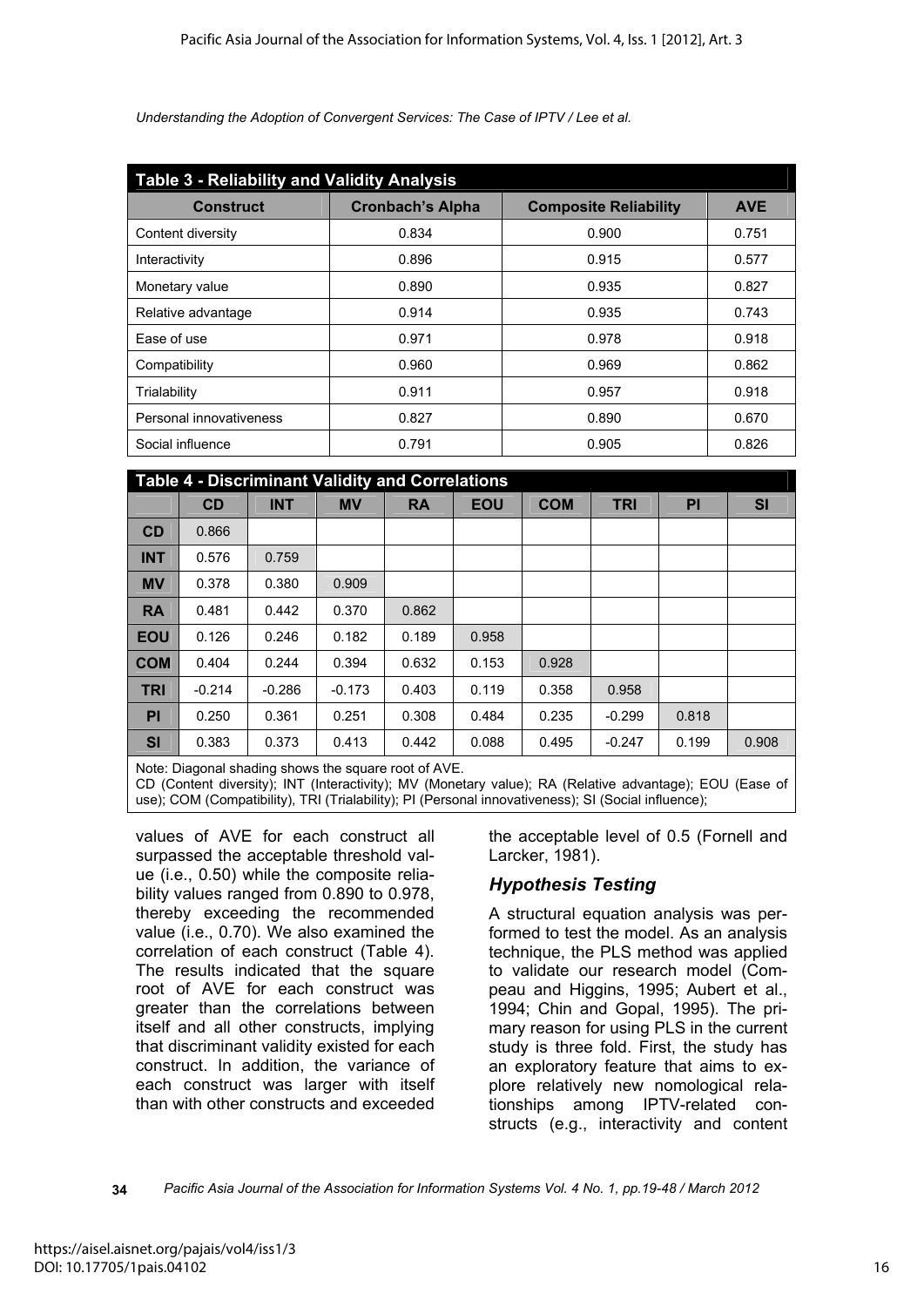diversity). It has been known that PLS is better suited for finding the fundamental relations between latent variables, although this method can also be used for theory confirmation (Chin et al. 1996). Second, the PLS method is applicable to both small and medium sample sizes. Since the sample size of the current study is 198, which is a relatively smaller sample scale compared to other IT adoption studies, PLS is a relevant alternative with which to test our research model (Compeau and Higgins, 1995; Aubert et al., 1994; Chin and Gopal, 1995). Finally, PLS is frequently used in IS research because of its flexibility to model latent constructs under conditions of non-normality (Chin et al. 2003). To examine the statistical significance of structural paths to which the latent variables were linked, hypothesis testing was performed by bootstrapping to calculate the t-values.

Table 5 indicates that most of the causal relationships in the research model were supported as hypothesized. In terms of the IPTV-specific features, the direct

effects of content diversity (H1a) and monetary value (H3a) on adoption intention were found to be significant. From the innovation diffusion perspective, the strong effects of relative advantage (H4), compatibility (H6), and trialability (H7) on adoption intention were noticeable. The constructs representing personal innovativeness (H8) and social influence (H9) were found to have influence on adoption intention, but the levels of significance of personal innovativeness were relatively weak compared with the other constructs.

The two control variables, age and gender, presented contrasting outcomes; the effect of age on adoption intention was found to be significant, whereas in the case of gender, the causal relationship with respect to IPTV adoption was not statistically supported.

The influence of ease of use (EOU) on both adoption intention (H5a) and relative advantage (H5b) turned out to be insignificant. These results are not consistent with prior adoption studies,

| Table 5 - Summary of Empirical Results |                                                                       |            |          |               |       |  |  |  |
|----------------------------------------|-----------------------------------------------------------------------|------------|----------|---------------|-------|--|--|--|
| <b>Hypothesis</b>                      | <b>Relationship</b><br><b>Coefficient</b><br><b>Result</b><br>t-value |            | $R^2$    |               |       |  |  |  |
| H <sub>1</sub> a                       | $CD \rightarrow BI$                                                   | $0.130**$  | 2.061    | Supported     |       |  |  |  |
| H <sub>2a</sub>                        | $INT \rightarrow BI$                                                  | 0.006      | 0.159    | Not supported |       |  |  |  |
| H3a                                    | $MV \rightarrow BI$                                                   | $0.208***$ | 3.319    | Supported     |       |  |  |  |
| H4                                     | $RA \rightarrow BI$                                                   | $0.243***$ | 3.091    | Supported     |       |  |  |  |
| H <sub>5a</sub>                        | $EOU \rightarrow BI$                                                  | $-0.065$   | $-1.401$ | Not supported | 0.651 |  |  |  |
| H <sub>6</sub>                         | $COM \rightarrow BI$                                                  | $0.179**$  | 2.529    | Supported     |       |  |  |  |
| H7                                     | $TRI \rightarrow BI$                                                  | $0.173***$ | 2.971    | Supported     |       |  |  |  |
| H <sub>8</sub>                         | $PI \rightarrow BI$                                                   | $0.086*$   | 1.668    | Supported     |       |  |  |  |
| H9                                     | $SI \rightarrow BI$                                                   | $0.178**$  | 2.395    | Supported     |       |  |  |  |
| H <sub>1</sub> b                       | $CD \rightarrow RA$                                                   | $0.299***$ | 3.135    | Supported     |       |  |  |  |
| H <sub>2</sub> b                       | $INT \rightarrow RA$                                                  | $0.186**$  | 2.171    | Supported     |       |  |  |  |
| H <sub>3</sub> b                       | $MV \rightarrow RA$                                                   | $0.173***$ | 2.705    | Supported     | 0.304 |  |  |  |
| H <sub>5</sub> b                       | $EOU \rightarrow RA$                                                  | 0.074      | 1.370    | Not supported |       |  |  |  |
| $N$ nte: * n<0.1 ** n<0.05 ** n<0.01   |                                                                       |            |          |               |       |  |  |  |

Note: \* p<0.1, \*\* p<0.05, \*\* p<0.01.

CD (Content diversity); INT (Interactivity); MV (Monetary value); RA (Relative advantage); EOU (Ease of use); COM (Compatibility), TRI (Trialability); PI (Personal innovativeness); SI (Social influence);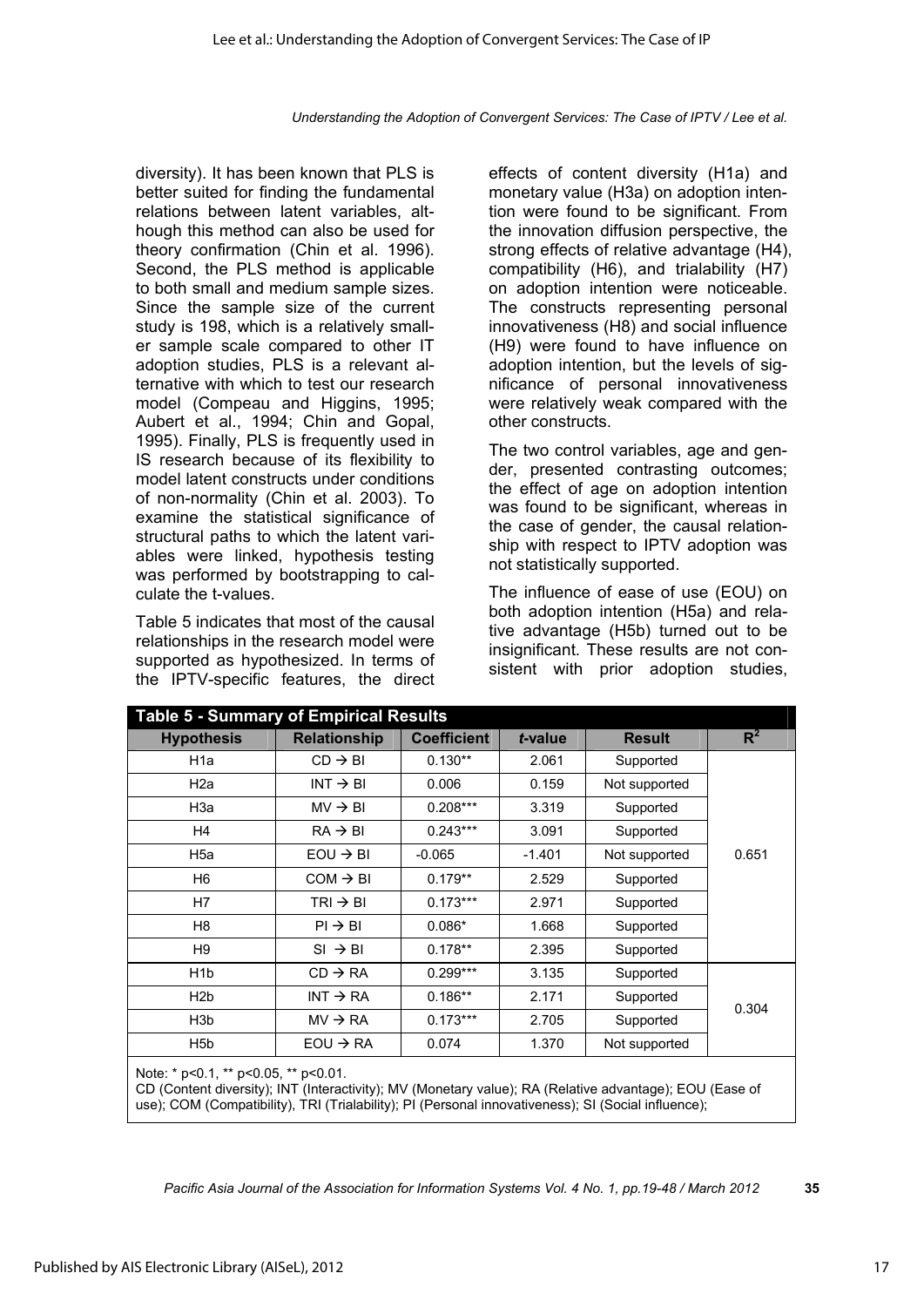where ease of use directly affects intention or indirectly affects intention through relative advantage. We attribute these insignificant results to the relatively early stage of commercialization of IPTV in the market. Most IPTV contents are provided through graphical user interface (GUI), which IPTV users need to get used to operating and navigating. On one hand, many people have become accustomed to traditional TV broadcasting, which provides a simple practice of use, such as turning on the TV and watching it. To such ordinary potential users, differentiated features of IPTV such as watching VOD by navigating the on-screen menu can be perceived as somewhat complicated. On the other hand, this GUI-based IPTV feature can be logically recognized as one of the advantageous characteristics compared to traditional TV broadcasting. The situation could possibly produce mixed results of insignificance for EOU and significance for relative advantage (RA).

In addition, the empirical validation did not support the direct effect of interactivity (H2A) on adoption intention. Related to the insignificant effect of EOU on adoption intention, the underlying reason for this result is that, within our sample, people perceive the interactive feature of IPTV as a factor indicating that IPTV use is more difficult, which contradicts our expectation that interactivity stimulates people's interest in experiencing new technology features, leading to increased adoption intention.

However, the effects of content diversity (H1b) interactivity (H2b), and monetary value (H3b) on relative advantage were found to be strongly significant. Considering the aggregated effects of each construct, IPTV-specific features explained 30.4% of the total variance in relative advantage  $(R2 = 0.304)$ , while 65.1% of the total variance in IPTV adoption was explained by all other constructs  $(R2 = 0.651)$ .

#### *Mediating Effects*

The strong statistical support for Hypotheses 4 and 2b indicates that a mediating effect of relative advantage exists between interactivity and IPTV adoption. Following the test procedure that Baron and Kenny (1986) proposed, we performed a mediating effect test dedicated to a set of independent variables (IV; interactivity), mediators (M; relative advantage), and dependent variables (DV; adoption intention).

First, we determined whether the IV (interactivity) would significantly affect the DV (IPTV adoption). We conducted a simple regression analysis with interactivity predicting IPTV adoption to test for the path from the IV to the DV; the results demonstrated a significant causal relationship between interactivity and IPTV adoption. The first condition was met.

The next step determined whether the IV (interactivity) would have a significant effect on the M (relative advantage). We again conducted a simple regression analysis with interactivity predicting relative advantage. The analysis results indicated that interactivity positively affected relative advantage with a path coefficient value of  $0.463$  (t=3.014). which was significant at the 0.01 level. Thus, the second condition was also met.

The final step determined whether the relationship between the IV (interactivity) and the DV (IPTV adoption) would be significant when both the IV and M were linked to the DV. The underlying premise was that the M would significantly affect DV despite the insignificant relationship between the IV and DV. We conducted a multiple regression analysis with interactivity and relative advantage predicting IPTV adoption to test the significance of the path from the IV to the DV. The results showed that, when both the IV and M were linked to the DV, the causal relationship between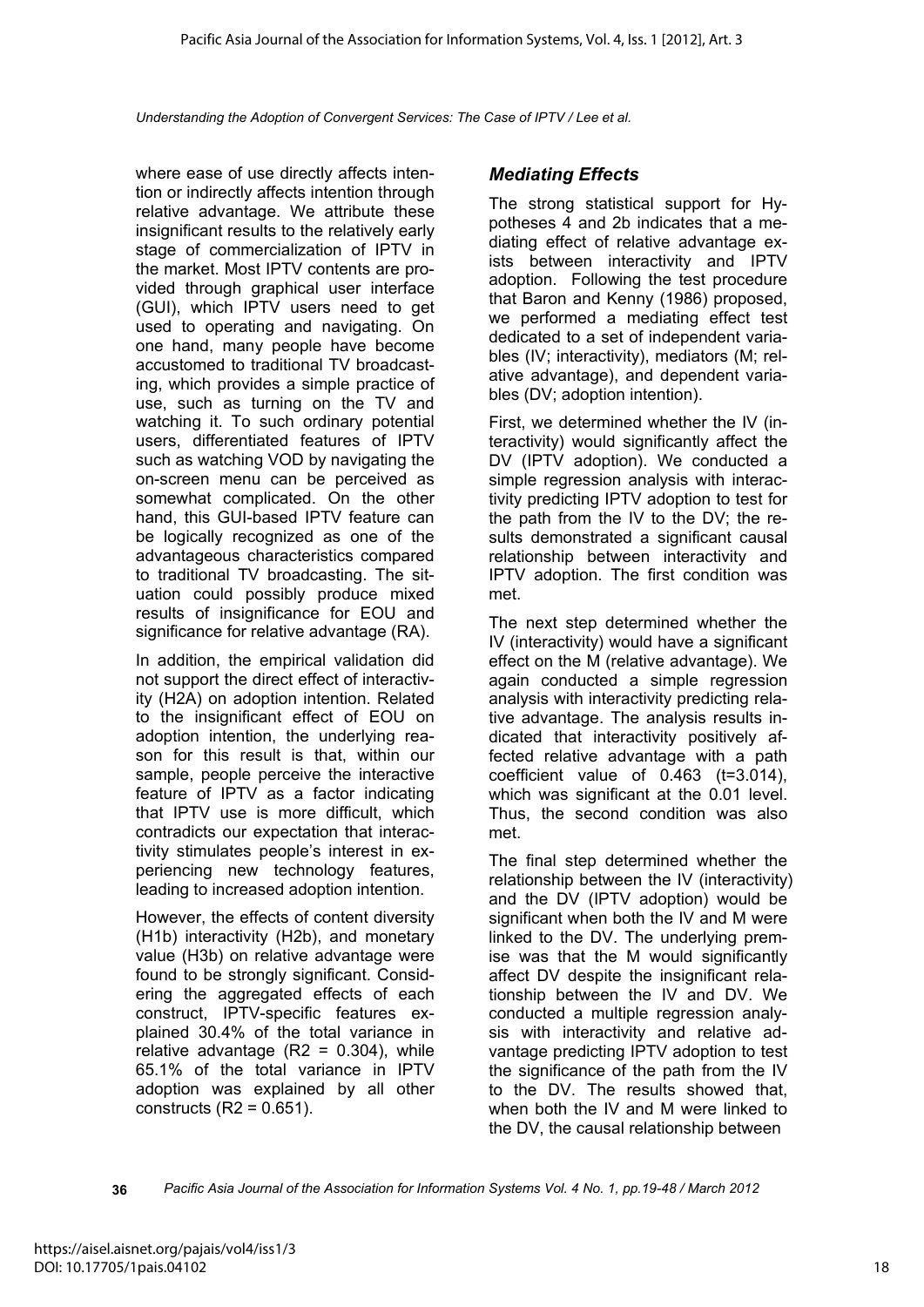

the IV (interactivity) and the DV (IPTV adoption) was insignificant (the path coefficient value was 0.188 with t=1.256). Taken together, the results suggested that interactivity has a full mediating effect on IPTV adoption via relative advantage (Baron and Kenny, 1986).

## **Discussion**

In this study, we investigated the adoption of IPTV, a disruptive technology that supports various lifestyle demands such as entertainment, information gathering, and e-commerce through IPTV networks. We developed and empirically validated the adoption model, incorporating the innovation diffusion context as well as the unique features of IPTV and the personal characteristics of potential users. Figure 2 illustrates the major statistical results of this study. In this section, we discuss the theoretical and managerial implications.

#### *Theoretical Implications*

The results of this study have a number of implications for research. First, the current study supports the relevance of IPTV-specific features as major determinants for examining consumers' behavioral intention for other digitally convergent services in subsequent studies. As the major findings of this study, CD and MV turned out to have significant direct effects on adoption intention. These results reflect consumers' expectation that—given the potential to improve ROI of consuming entertainment services (e.g., more content with reasonable cost) —IPTV should be a prominent alternative that complements incumbent TV broadcasting services. Regarding the research aspect, previous studies examining the impact of both content diversity (CD) and monetary value (MV) on behavioral intention have been limited in IT adoption research.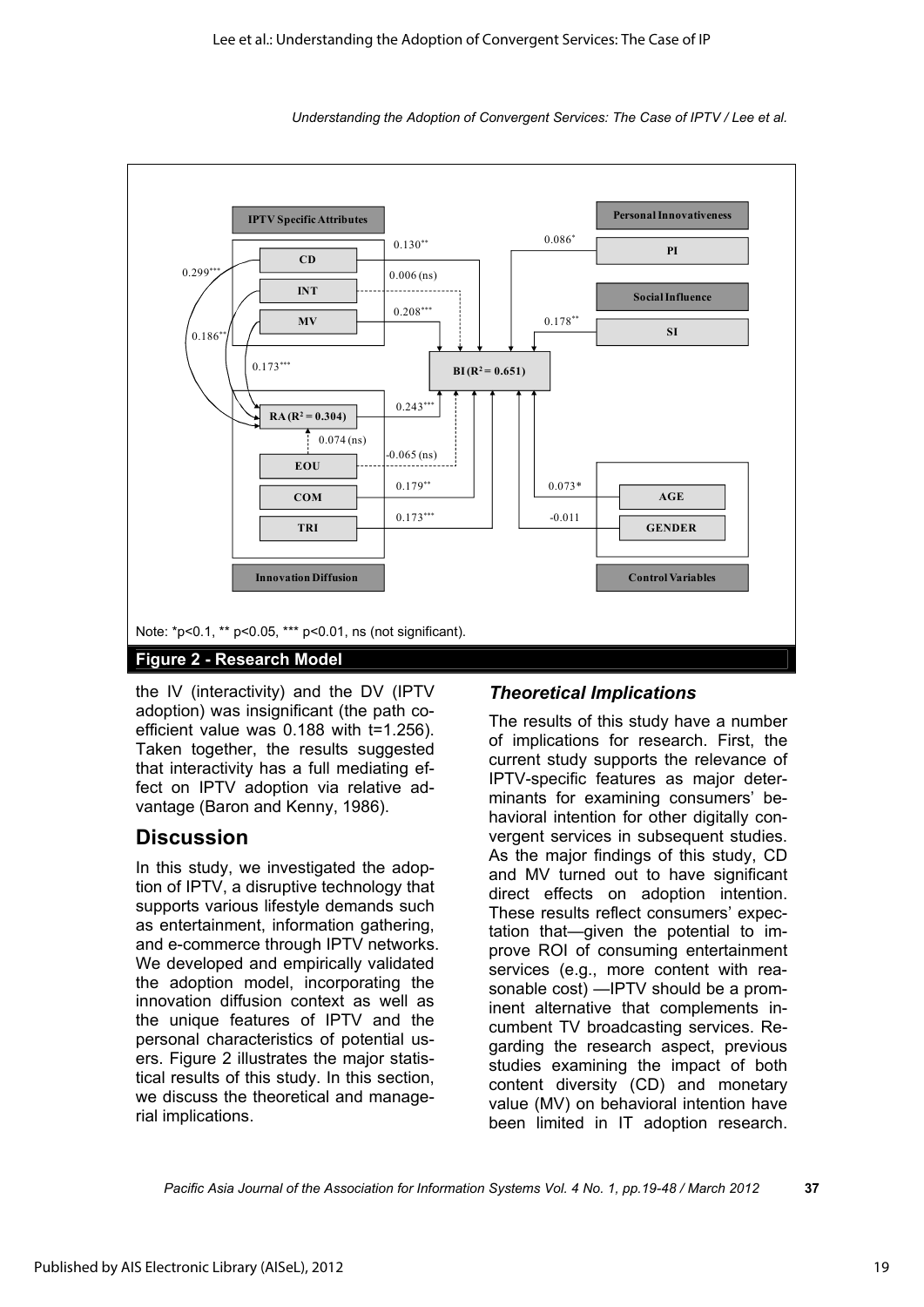The significant results that support these factors can be used as valid instruments for consumers' technology-specific perceptions.

On the other hand, the direct effect of interactivity (INT) on IPTV adoption was found to be insignificant. A presumed reason for this result, as mentioned, may be related with the strong effect of RA. Given the early phase of IPTV commercialization, consumers are likely to recognize INT as rather a part of the relative advantage of IPTV use than an independent unique feature of IPTV. The significant effect of INT on RA (i.e., indirect effect of the construct on behavioral intention) supports our explanation regarding the limited cognition of INT from potential users.

Although the current study did not validate a significant direct effect of INT on consumers' intention, applying all three IPTV-specific features to the study provides useful research implications. Recently, as the boundary of IT development and application has expanded beyond the organizational work environment and into personal lives (Yoo, 2010), established research frameworks of IT adoption (e.g., innovation diffusion and TAM) have been refined in order for these models to more accurately reflect users' perceptions of personal IT artifacts, such as digital content devices. Thus, IPTV-specific features like CD, INT, and MV can be relevant constructs for capturing consumers' differentiated usage context and their perceptions through iterative empirical tests for various personalized (non-work purpose) IT contexts. Altogether, the significant direct and indirect impacts of CD, INT, and MV support the need to include constructs that reflect the core properties of the IT artifact and usage context in IS research (Benbasat and Zmud, 2003).

Second, among the four constructs related to the innovation diffusion perspec-

tive, relative advantage (RA), compatibility (COM), and trialability (TRI) had significant and positive effects on IPTV adoption. These results indicate that some of the innovation diffusion constructs are valid influencers of consumers' behavioral intention across various technology contexts. In particular, a strong effect of RA on adoption intention is consistent with previous IT adoption studies. According to these studies, RA has been reported to be the most influencing factor affecting users' decisionmaking related to technology adoption. Thus, the result of RA in the current study consequently reinforces the role of the construct as a universal instrument to capture consumers' general technology perception.

However, ease of use (EOU) was found to be insignificant. Like RA, EOU has been considered a salient factor for consumers' IT adoption decision. In the case of IT adoption for personal purpose, Van der Heijden (2004) emphasized that EOU is the most important factor for determining consumers' intention to adopt. Hong and Tam (2006), in their study on mobile data services, also empirically demonstrated that EOU along with perceived enjoyment is a stronger determinant of intention than RA is. The contrasting result of EOU in the current study indicates that the level of effort to learn IPTV is not significantly associated with users' intention to adopt. Compared to RA, the insignificant effect of EOU exemplifies the relatively weak role of the construct in explaining consumer behavior related to the IPTV adoption.

A presumed reason for this argument is that customers have been exposed to a variety of IT artifacts for the last two decades. They have recently become more familiar with similar digital products and services (e.g., PDA, MP3 players, and Internet video streaming) and have acquired their own self-efficacy with respect to learning how to use IPTV (Karahanna et al. 1999). The other pos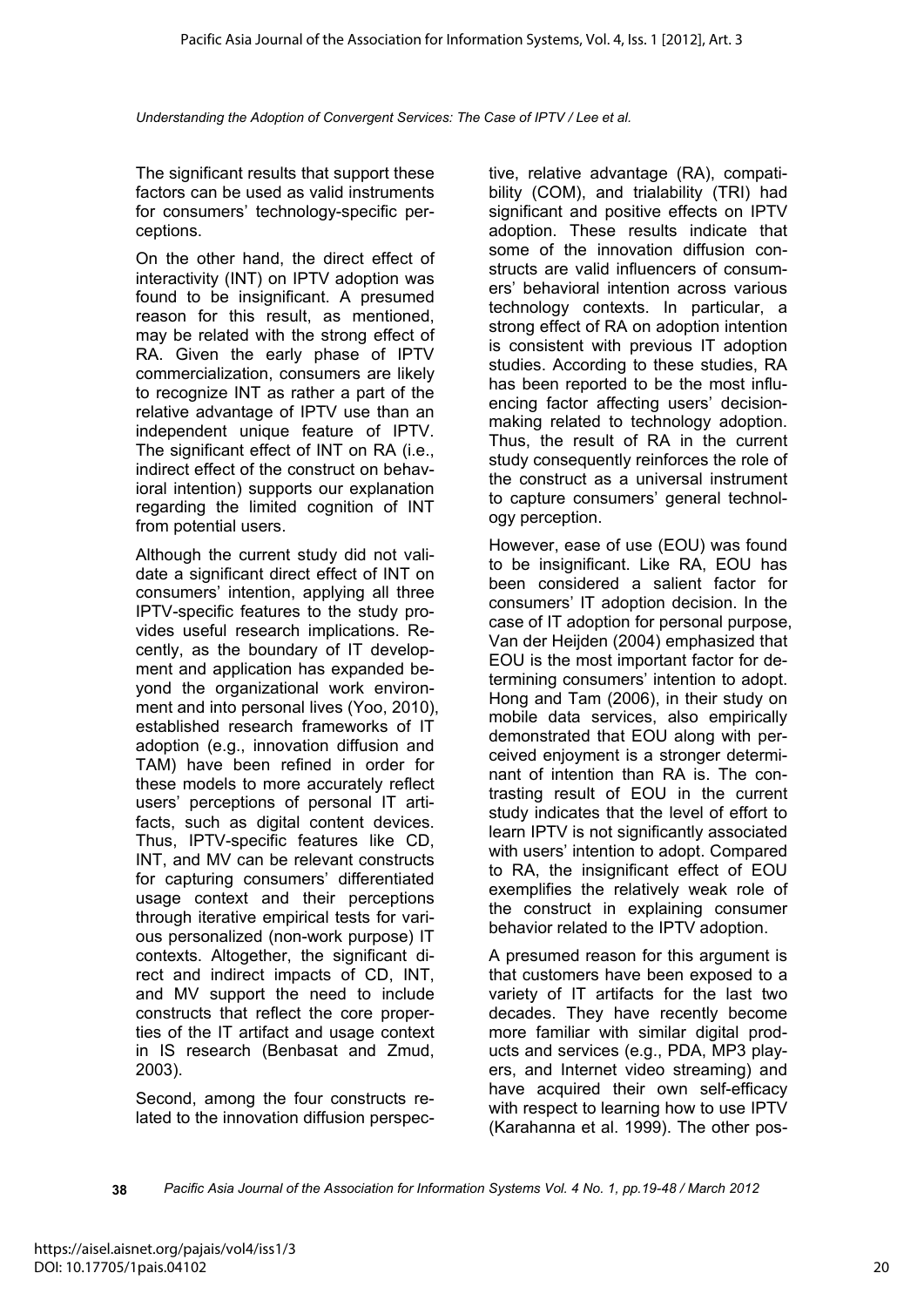sible explanation is that—due to fierce competition with conventional TV services— IPTV service providers actively offer pre-trial promotions for potential customers, thereby offering more opportunities to appreciate IPTV before subscribing to the service (see Managerial Implications for detail).

However, interpreting such a result should be done with caution as the current study was conducted during the early stage of IPTV commercialization, when people are usually more intrigued by IPTV's differentiated features. In addition, the study's sample includes many male respondents in their twenties, who are relatively more familiar with technology artifacts; such a tendency can be significantly reflected in the results. Thus, in the future, follow-up studies should recheck the validity of EOU as an adoption determinant with a larger sample and at a more mature commercialization stage.

Taken together, the insignificant effect of EOU allows us to suggest that, with new styles of IS—especially with hedonic and utilitarian features for individuals— the role and significance of traditional TAM-based constructs can be changed. Thus, in the presence of digitally convergent products and services, IS researchers must explore new constructs more aligned with contemporary digital products and empirically examine their validity to explain consumers' behavioral intention to adopt and use.

Third, personal innovativeness (PI), which reflects individuals' intrinsic motivation and personal value, was found to exert a direct effect on adoption intention. As a representative of personal characteristics, PI has not been extensively investigated in previous IT adoption research as most prior IT adoption studies were conducted in organizational work environments, where the use of specific information systems is mandatory regardless of personal preferences

or capabilities. The results of our study indicate that PI is a salient determinant of IPTV adoption in some extents although the construct was found to have a weak effect. Similar to the cases of CD, INT, and MV, the significant effect of PI implies that, in studying IT use related to personal purposes, constructs related to personal traits (e.g., PI) should be used because, unlike IT in organizations, the level of the adoption of personal information systems is more likely to draw on individuals' preferences and attitudes toward technologies, which mostly originate from their personal characteristics. To this end, IS researchers need to delve into broader literature on consumer behavior and psychology to develop more sophisticated and robust research models that accurately reflect personal characteristics on IT adoption issues.

Finally, the current study presents the significant direct effect of social influence (SI) on IPTV adoption. The result is consistent with previous studies in consumer behavior (Engel et al., 2001; Fisher and Price, 1992) and IT adoption (Hong and Tam, 2006; Karahanna and Straub, 1999; Venkatesh and Brown 2001). The empirical evidence supporting SI effect emphasizes the important role of the factor in predicting how consumers specify their ideas on IPTV adoption while they are interacting with their community members. In turn, the result implies that, in the decisionmaking process with respect to IPTV adoption, there may exist social network effects that are attributable to peer influence. In particular, as previously stated, the recent development of Internet technologies has facilitated communications among people (even with unknown persons) without temporal and spatial limitations. The phenomenon usually makes consumers more dependent on others' opinions and thus more vulnerable to SI when making decisions about technology adoption (Lu et al., 2005). Consider-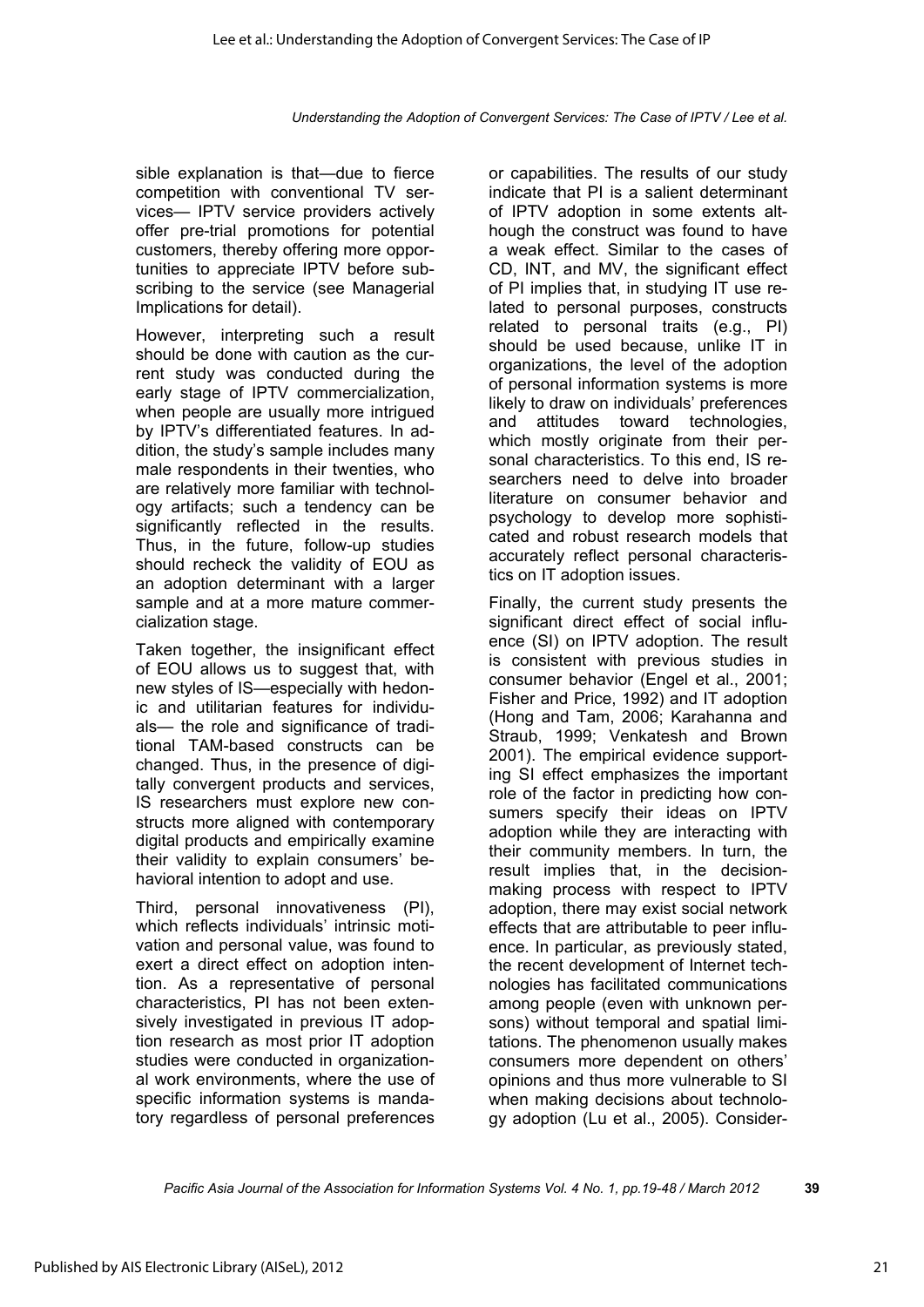ing the growing importance of the ITdriven social network environment in our contemporary society, IS researchers are increasingly motivated to examine the salience of SI as a major determinant of adoption intention.

#### *Managerial Implications*

Our research findings also have implications for managers involved in the development of service offerings and business strategies for IPTV market deployment. First, the salient effect of content diversity on adoption intention implies that the capability of IPTV service providers to supply diverse digital contents, including videos, audio clips, web browsing, interactive games, and Tcommerce, is critical to the acquisition of a stable customer base and sources of revenues. France provides a good example. The country has the largest IPTV customer base (approximately 6.2 million subscribers in 4Q 2009) in Europe. The market is currently dominated by three major service providers: Orange, Free TV, and Nuef Cegetel. Since the initial launch of IPTV services by Free TV in 2003, all three companies have devoted their efforts to establishing business relationships with various content developers, such as movie distributors and sports broadcasters, to diversify their service offerings. As a result of such efforts, Free TV, the leader of the French IPTV market, delivers more than 200 channels (Newsblaze.com, 2007).

Second, our results indicate that one of the key issues that service providers need to resolve is the delivery of diverse digital content at reasonable (or acceptable) prices. As latecomers in the TV broadcasting market, IPTV service providers need to secure price competitiveness to fully exploit their growth potential. However, a comparative price advantage does not always refer to low prices or painful price cuts; stratified price plans synchronized with strategically bundled channel packages could

stimulate potential users' specialized interests (i.e., customers with different preferences for movies, educational channels, or sports) and lead to higher subscription rates. For example, Now TV, operated by PCCW in Hong Kong, had 0.7 million subscribers in 2008, accounting for approximately 10% of Hong Kong's total population. The service provider defeated competitors such as Hong Kong cable TV and Galaxy satellite TV with respect to the number of subscribers. The key factor behind its business success has been that Now TV offered its subscribers more freedom in choosing channels, allowing them to select channels from approximately160 available pooled channels according to their preferences and interests. Linked with such diversified channel choices. the subscription fees also vary from HKD 15 to HKD 248, depending on the number and type of channel that customers choose. In addition, the company provides 12 types of pre-defined channel packages. Such user-centric marketing strategies have consequently encouraged potential users' positive perception of IPTV services and lowered psychological barriers associated with comparative financial value (Chetham, 2005).

Third, the strong effect of trialability on IPTV adoption implies that service providers need to offer adequate trial opportunities to make potential users more comfortable with the technology, which would in turn promote their services. From the perspective of consumer behavior, users tend to reserve their purchase decisions until they have acquired sufficient information and understand the related features. Such a propensity occasionally mitigates service providers' sales efforts and results in inefficient marketing ROI. To avoid this problem and improve their returns on marketing activities, IPTV service providers should develop a range of communication channels beyond their own websites;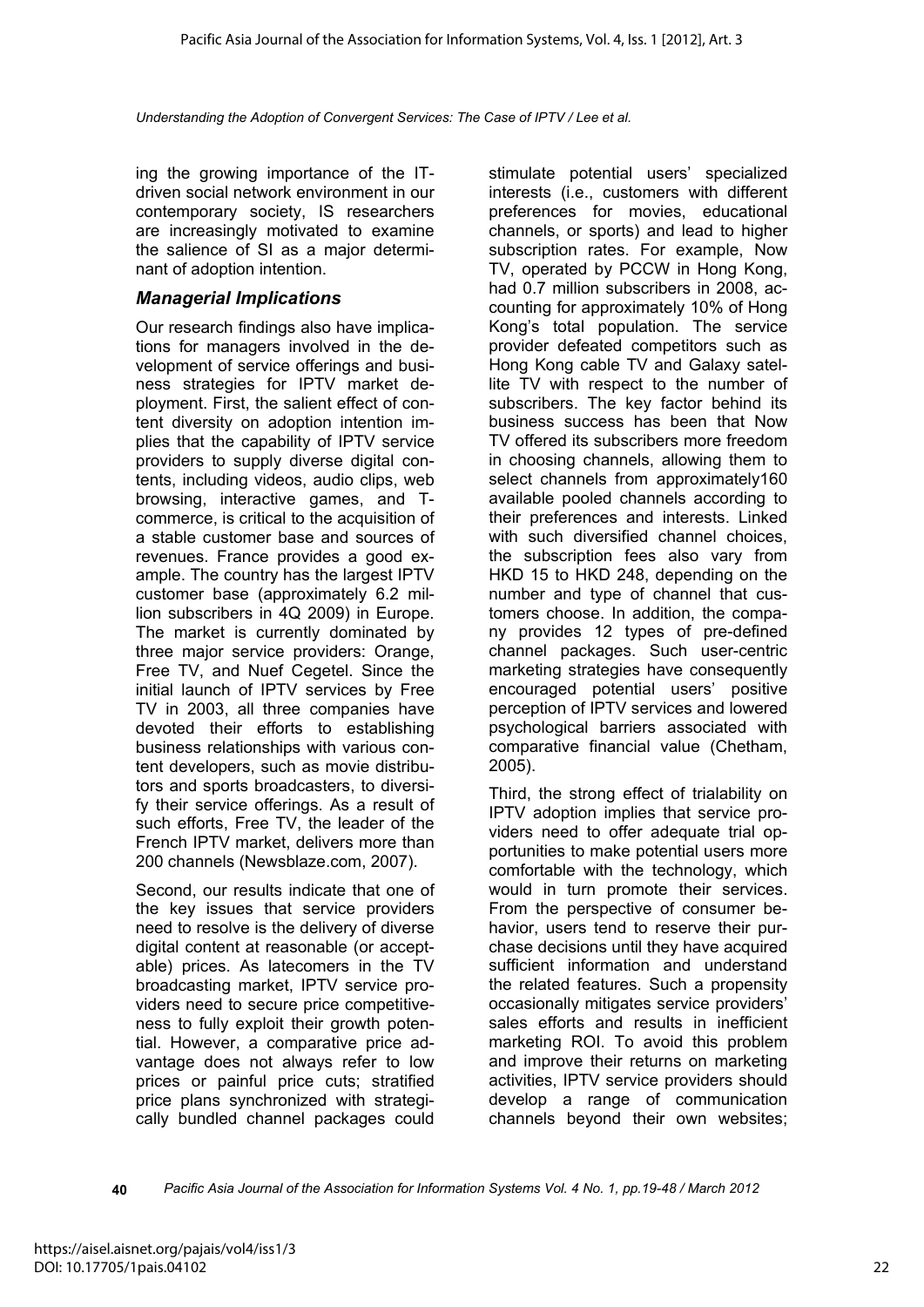such channels may facilitate the distribution of information on IPTV service features and encourage potential subscribers' learning-by-experiencing efforts. For instance, Qook TV, former Mega TV operated by KT in Korea, established a business relationship with SCEK (Sony Computer Entertainment Korea), which exclusively distributes Playstation 3 in Korea. The main purpose of the partnership between these two companies focus on installing Qook TV's IPTV player software within Playstation 3. Thus, when individuals buy Playstation 3, they can watch some TV program previews with the help of the embedded software and navigate the menu system of KT's Qook TV. In addition, users can subscribe to Qook TV through the Playstation 3 network. By exploiting such marketing activities beyond its website, Qook TV expects to communicate with more potential users and generate more opportunities to turn interested customers into actual subscribers (The Korea Times, 2007).

# **Conclusion**

This study has investigated customers' behavioral intention to adopt the emerging digitally convergent service in telecom and media industry (i.e., IPTV) from diverse theoretical perspectives. To this end, we presented an integrative research model that collectively embraces the innovation diffusion theory, digital convergence features, personal characteristics, and social influences. Based on the empirical analysis using the PLS method, our results indicate that several contextual factors proposed by the research model have significant direct and indirect effects on the adoption intention (see Table 5 for a summary of empirical results). On one hand, such findings suggest that—from the innovation diffusion perspective—digitally convergent services like IPTV are regarded as advantageous, compatible, and triable to potential users. On the other hand, the results imply that other than traditional

TAM-based constructs, IPTV-specific features are also found to be potential major influencers that explain consumer behavior related to digitally convergent services.

The salient role of CD, MV, and INT suggested in the current study is actually associated with the distinction between digitally convergent services and other IS research contexts. Thus far, many previous IS studies have dealt with IT artifacts intended to improve work productivity in organizations for business purposes. For this businessrelated IS, the primary focus was on understanding characteristics of technology features, developing constructs measuring individual and/or organizational perception of the features, and testing the effects on behavioral intention. Thus, TAM-based constructs have been recognized as reliable factors. In recent years, technology development has brought out new styles of IS, such as digital convergence, which aims to provide diverse digitalized services to satisfy individuals' needs for communications and entertainment. For such individual-purpose IS, customers tend to focus on personal values derived from technology use (i.e., what values can I appreciate?) as well as technology functions (i.e., what functions does the technology provide?). In line with these different natures, the results in the current study emphasize the important position of digitally convergent features. Thus the uniqueness of our study is eventually to articulate distinctive factors that capture individuals' perceived values related to digitally convergent services and empirically validate their roles and effects on consumer behavior related to the new IS-enabled service.

The current study also includes some important contributions to IS literature. First, the study sheds light on understanding how potential users react to digital convergence that provides digitally integrated diverse features for individ-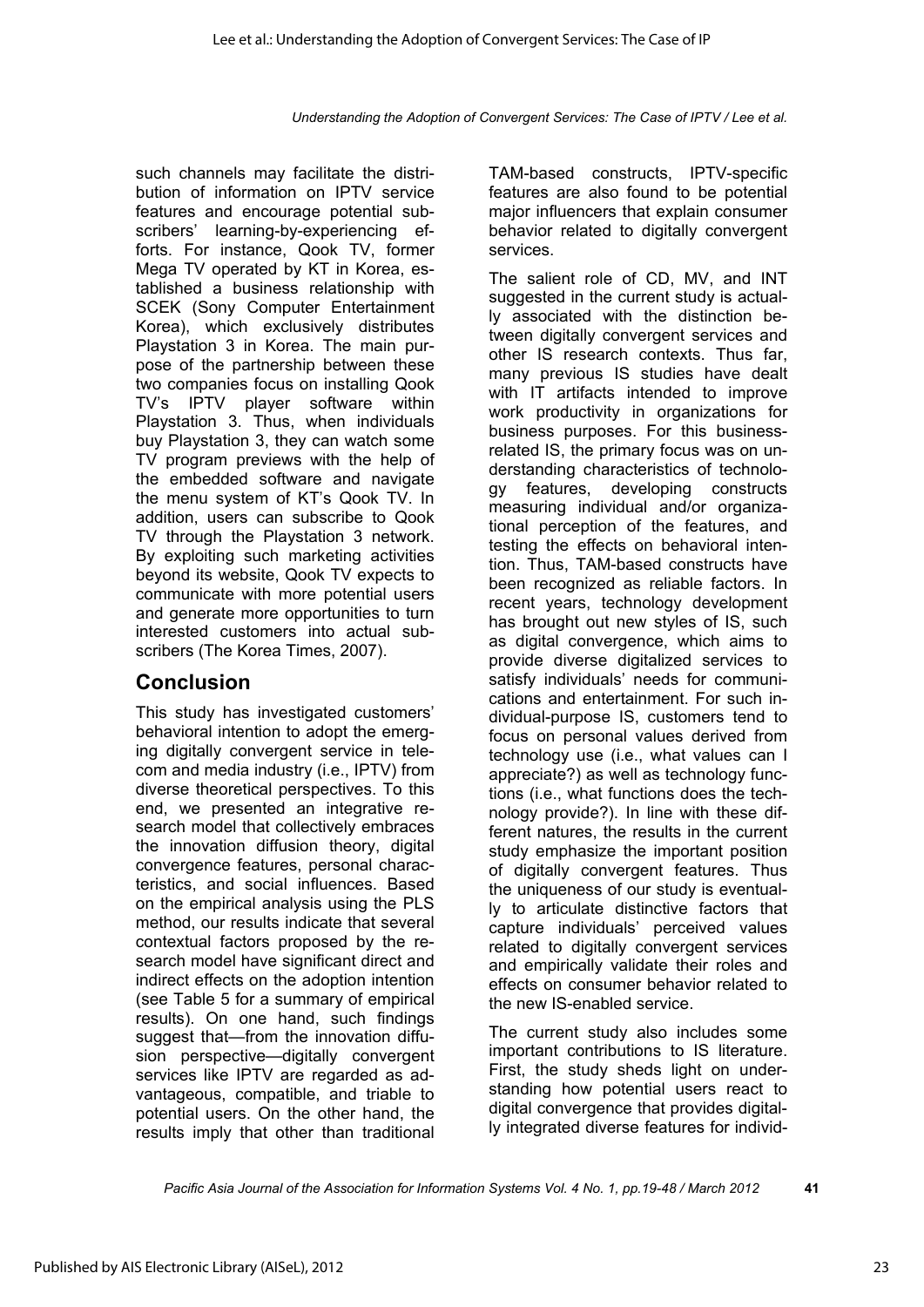ual purposes and personal values. Specifically, we address a novel trend in telecom and media industry—IPTV—one of the latest digital content services that comprises several innovative features such as a large selection of VOD, timeshift TV playback, and two-way interactive GUI. We conceptualized these distinctive characteristics, incorporated them into our research framework, and tested their influences on consumer behavior. Taken together, our approach expands the boundary of IS research toward up-to-date industry movement and focuses academic attention on the latest issues in technology innovation adoption and use.

Second, we studied the adoption of IPTV, a disruptive technology innovation that may significantly transform value chains of the related industry, including content design and creation, TV service delivery, service interface with consumers, and service billing. In general, previous studies of IT adoption have focused on either particular applications (e.g., EDI and ATM) or end-user products (e.g., spreadsheet packages). Thus, by studying customers' perception of IPTV that possibly intrigue a paradigm shift of business operations in media and telecom industry, we can make an incremental contribution by enriching and diversifying the technology adoption literature.

Third, the study proposes some novel constructs (i.e., CD, MV, and INT) that articulate customers' personal values from using digitally convergent services. Although these factors have been rarely examined in prior studies, they reflect the unique usage context of digital convergence and have potential to become major determinants that affect customers' behavioral intention to adopt digitally convergent services according to our results. In this regard, our study somewhat contributes to IS literature by adding differentiated research perspectives

of the technology innovation adoption with newly proposed constructs.

Finally, as IPTV is not mature in terms of technology and commercialization, our proposed model of the IPTV adoption may serve as a practical guide to the subjective evaluation of the value of IPTV and the projection of the technology's evolutionary path.

As an exploratory study, our research has some limitations. First, IPTV is a relatively new concept to potential users in the real world. As potential users may interpret IPTV differently, our view of IPTV may be different from their perspectives. In this regard, the research model proposed in this study may not fully reflect the real world standpoint because of the gap between the theoretical and real-world levels. Second, although we maintained a structured and systematic view of IPTV adoption, the research model does not embrace other significant theories and perspectives that may be useful for studying IPTV adoption. Finally, because the size of our sample was relatively small and most of the respondents were men, any generalization of the results should be implemented with caution.

Such weaknesses of our study imply that there remain untapped research areas as IPTV evolves over time. First, for the overall improvement of the framework application, the study's model should be further refined by developing more concrete measurements and constructs for IPTV adoption. As mentioned in the previous section, recent IT adoption studies seek to apply more sophisticated constructs to measure individual perception of technology innovations. For instance, Karahanna et al. (2006) focused on disaggregating the content of compatibility into four different constructs: compatibility with preferred work style, existing work practice, prior experience, and values. Van Slyke et al. (2010) also applied an elaborate con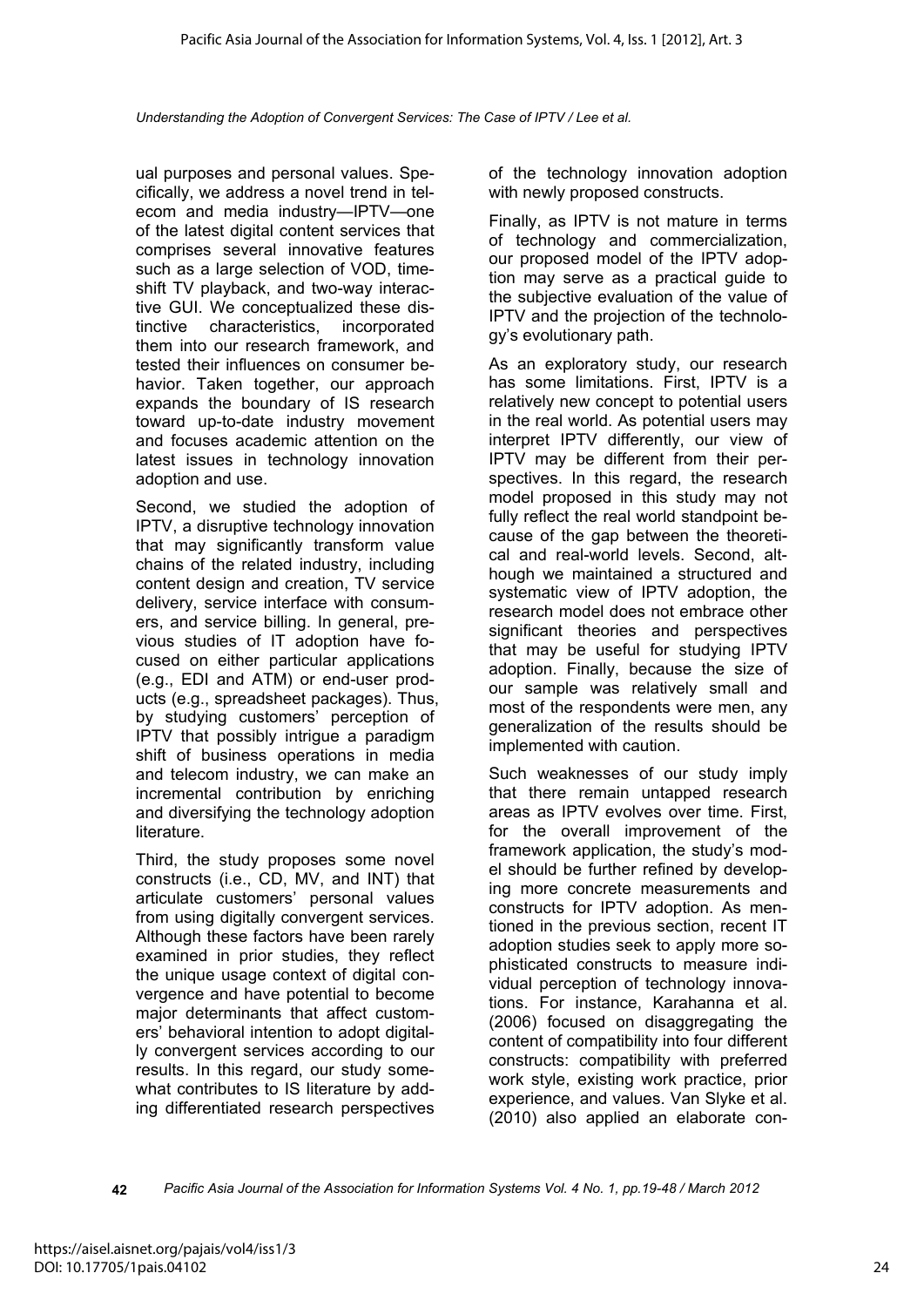cept of compatibility in their empirical study on users' adoption of distance learning. Second, the economic value of IPTV should be examined empirically. Concerns have emerged among both industry experts and academia about the economic effectiveness of the new digital content service model. Thus, future research clarifying the economic aspects of IPTV deployment in the realworld context is warranted. Third, an examination of the user characteristics favorable and suitable to IPTV would be beneficial to both researchers and business practitioners. Similarly, practitioners and researchers can identify customer segmentations based on consumer behavior of watching IPTV (i.e., when, what, how long, and how frequently they watch IPTV). The results from behavior-based customer segmen-

### **References**

- Agarwal, D., Beigi, M. S., Bisdikian, C., and Lee, K.-W. (2007) "Planning and Managing the IPTV Service Deployment," *10th IFIP/IEEE International Symposium*, 353-362.
- Agarwal, R. and Karahanna, E. (2000). "Time Flies When You're Having Fun: Cognitive Absorption and Beliefs about Information Technology Usage," *MIS Quarterly*, 24 (4), 665 - 694.
- Agarwal, R. and Prasad, J. (1998). "A Conceptual and Operational Definition of Personal Innovativeness in the Domain of Information Technology," *Information Systems Research*, 9 (2), 204-215.
- Aubert, B. A., Rivard, S., and Patry, M. (1994). "Development of Measures to Assess Dimension of IS Operation Transactions," *in Proceedings of the Fifteenth International Conference on Information Systems*, Vancouver, British Columbia, 13-26.

tations, if properly identified, can provide useful and salient business implications that help telecom businesses build their marketing promotions and product bundles.

### **Acknowledgements**

An earlier version of this paper has appeared in R.H. Sprague, Jr. (Ed.), Proceedings of the Forty-Fourth Hawaii International Conference on System Sciences, Los Alamitos, CA: IEEE Computing Society, 2011. The authors wish to thank Jae-Nam Lee, Fu-Ren Lin, Jyoti Choudrie, Bendik Bygstad, Sherah Kurnia, the anonymous reviewers for HICSS-44, and the participants in our presentation at the conference in January 2011. All errors of fact and interpretation are the authors' sole responsibility.

- Banerjee, A. V. (1992). "A Simple Model of Herd Behavior," *Quarterly Journal of Economic*, 107 (3), 797-817.
- Baron, R. M. and Kenny, D. A. (1986). "The Moderator-Mediator Variable Distinction in Social Psychology Research: Conceptual, Strategic, and Statistical Consideration," *Journal of Personality and Social Psychology*, 51 (6), 1173-1182.
- Benbasat, I. and Zmud, R. (2003). "The Identity Crisis with in the IS Discipline: Defining and Communicating the Discipline's Core Properties," *MIS Quarterly*, 27 (2), 183- 194.
- Brown, J. J., and Reingen, P. H. (1987) "Social Ties and Word-of-Mouth Referral Behavior," *Journal of Consumer Research*, 14 (3), 350- 362.
- Chetham, A. (2005). PCCW's Low-Cost IPTV Entry Strategy Produces Early Encouraging Results, Gartner Group: Stamford, CT.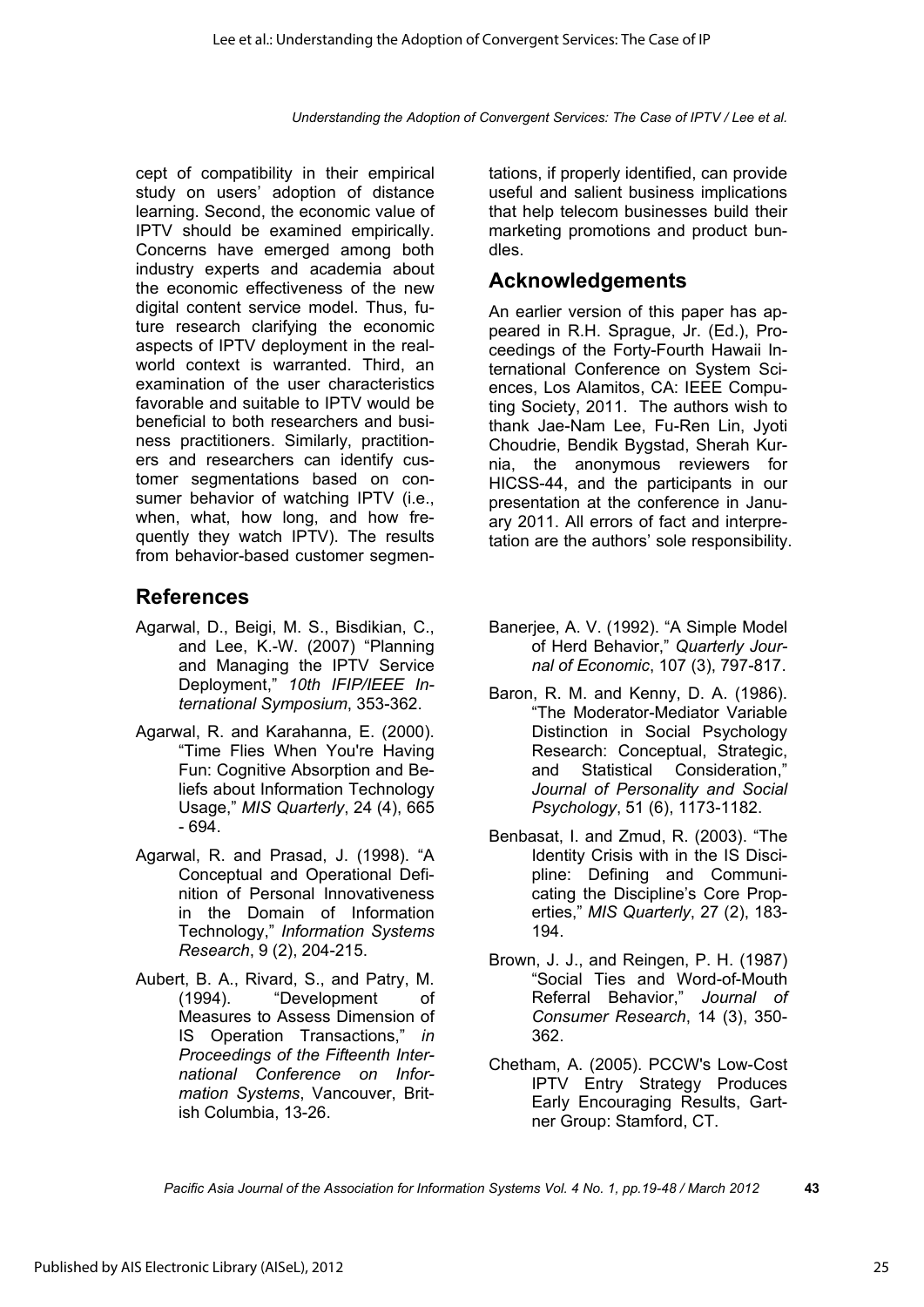- Chin, W. W., Marcolin, B. L., and Newsted, P. R. (2003). "A Partial Least Squares Latent Variable Modeling Approach for Measuring Interaction Effects: Results from a Monte Carlo Simulation Study and an Electronic-Mail Emotion/Adoption Study," *Information Systems Research*, 14 (2), 189-217.
- Chin, W. W., and Gopal, A. (1995). "Adoption Intention in GSS: Importance of Beliefs," *Data Base Advances*, 26 (2-3) pp 42-64.
- Chin, W. W., Marcolin, B. L., and Newsted, P. R. (1996). "A Partial Least Squares Latent Variable Modeling Approach for Measuring Interaction Effects: Results from A Monte Carlo Simulation Study and Voice Mail Emotion/Adoption Study," *in Proceedings of the Seventeenth International Conference of Information Systems*, Cleveland, Ohio, 21-41.
- Cohen, J. (1988). Statistical Power Analysis for the Behavioral Sciences, Lawrence Erlbaum Associates: Hillsdale, NJ.
- Cohen, W. M. and Levinthal, D. A. (1990). "Absorptive Capacity: A New Perspective on Learning and Innovation," *Administrative Science Quarterly*, 35 (1), 128-152.
- Choi, H., Choi, M., Kim, J., and Yu, H. (2003). "An Empirical Study on the Adoption of Information Appliances with a Focus on Interactive TV," *Telematics and Informatics*, 20 (2), 161-183.
- Compeau, D., Meister, D., and Higgins, C. (2007). "From Prediction to Explanation: Reconceptualizing and Extending the Perceived Characteristics of Innovating," *Journal of the Association for Information Systems*, 8 (8), 409–439.
- Compeau, D. R., and Higgins, C. A. (1995). "Application of Social Cognitive Theory to Training for Computer Skills," *Information Systems Research*, 6 (2), 118-143.
- Davis, F. D., Bagozzi, R. P., and Warshaw, P. R. (1989). "User Acceptance of Computer Technology: A Comparison of Two Theoretical Models," *Management Science*, 35 *(8)*, 982-1002.
- DeLone, W. H. and McLean, E. R. (1992). "Information Systems Success: The Quest for the Dependent Variable," *Information Systems Research*, 3 (1), 60-95.
- DiMaggio, P. and Powell, W. (1983). "The Iron Cage Revisited: Institutional Isomorphism and Collective Rationality in Organizational Fields," *American Sociological Review*, 48 (2), 147–160.
- Engel, J. F., Blackwell, R. D., and Miniard, P. W. (2001). Consumer Behavior, The Dryden Press Series in Marketing.
- Evens, T. (2010). "Value Networks and Changing Business Models for the Digital Television Industry," *Journal of Media Business Studies*, 7 (4), 41-58.
- Fisher, R. and Price, L. (1992). "An Investigation into the Social Context of Early Adoption Behavior," *Journal of Consumer Research*, 19 (3), 477-486.
- Fornell, C. and Larcker, D. F. (1981). "Structural Equation Models with Unobservable Variables and Measurement Error: Algebra and Statistics," *Journal of Marketing Research*, 18 (3), 382-388.
- Gefen, D. and Straub, D. (1997). "Gender Differences in the Perception and Use of e-Mail," *MIS Quarterly*, 21 (4), 389–400.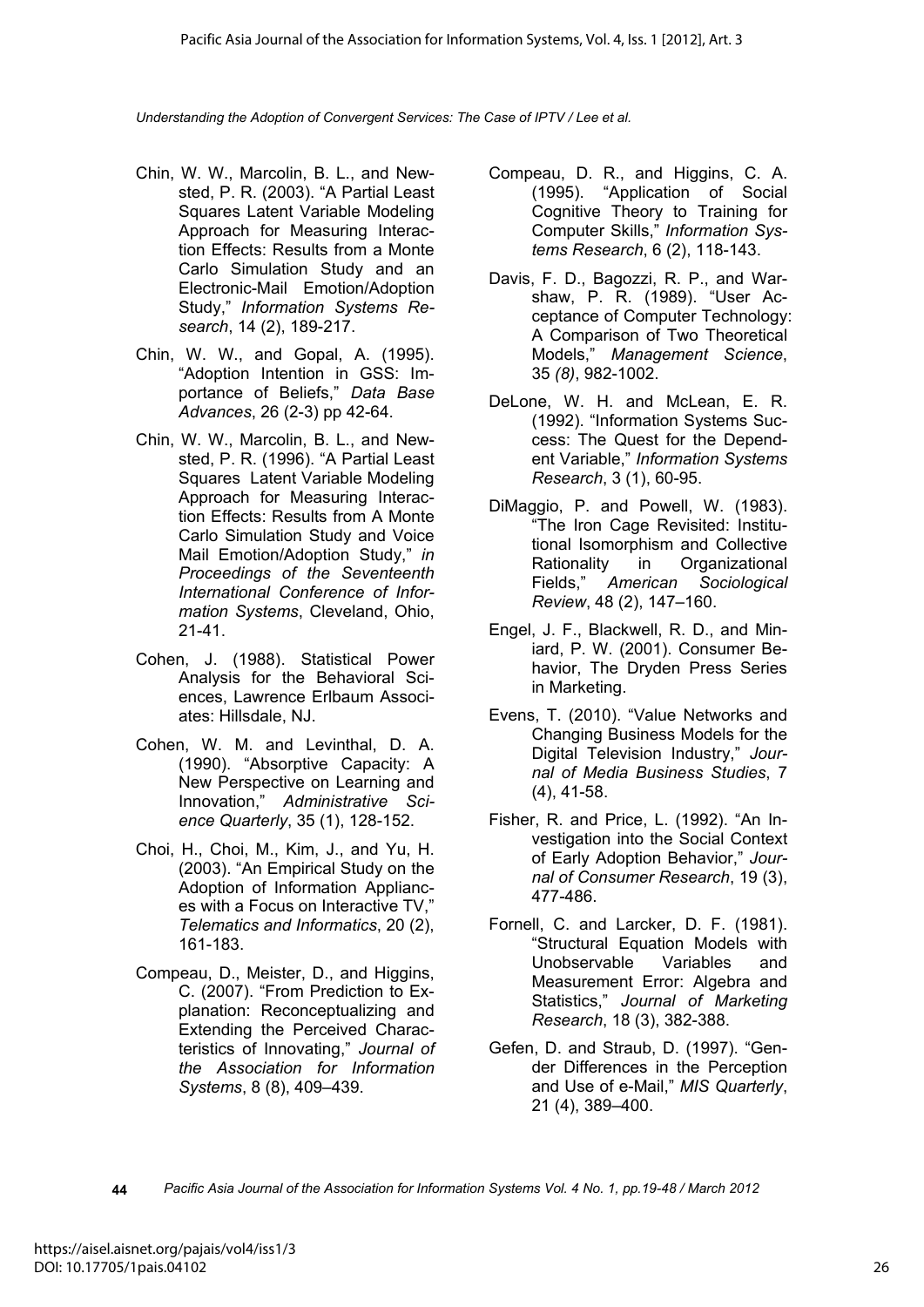- Gill, T. (2008). "Convergent Products: What Functionalities Add More Value to the Base?" *Journal of Marketing*, 72 (2), 46-62.
- Guiltinan, J. (1987). "The Price Bundling of Services: A Normative Framework," *Journal of Marketing*, 51 (2), 74-85.
- Hair, J. F., Anderson, R. E., Tatham, R., and Black, W. (1998). Multivariate Data Analysis with Readings (5th ed.), Prentice Hall: Englewood Cliffs, NJ.
- Harman, H. H. (1976). Modern Factor Analysis (3rd ed.), University of Chicago Press: Chicago, IL.
- Harris, A. and Ireland, G. (2005). White Paper of Enabling IPTV: What Carriers Need to Know to Succeed? IDC: Framingham, MA.
- Holak, S. and Lehmann, D. (1990). "Purchase Intentions and the Dimensions of Innovation: An Exploratory Model," *An International Publication of the Product Development & Management Association*, 7 (1), 59-73.
- Hong, S. and Tam, K. Y. (2006). "Understanding the Adoption of Multipurpose Information Appliances: The Case of Mobile Data Services," *Information Systems Research*, 17 (2), 162-179.
- Jeyaraj, A., Rottman, J. W., and Lacity, M. C. (2006). "A Review of the Predictors, Linkages, and Biases in IT Innovation Adoption Research," *Journal of Information Technology*, 21, 1-23.
- Kaluza, B., Blecker, T., and Bischof, C. (1999). "Implications of Digital Convergence on Strategic Management," *The Current State of Economic Science*, 4, 2223-2249.
- Karahanna, E., Straub, D. W., and Chervany, N. L. (1999). "Infor-

mation Technology Adoption across Time: A Cross-Sectional Comparison of Pre-Adoption and Post-Adoption Beliefs," *MIS Quarterly*, 23 (2), 183-213.

Karahanna, E., Agarwal, R., and Angst, C. M. (2006). "Reconceptualizing Compatibility Beliefs in Technology Acceptance Research," *MIS Quarterly*, 30 (4), 781-804.

The Korea Times. (2007). "PS3 to Debut as IPTV Set-Top Box," Retrieved from http://www.koreatimes.co.kr/www/ news/biz/biz\_view.asp?newsIdx=1 1611&categoryCode=123 on April 9, 2011.

- Kim, K. K., and Prabhakar, B. (2004). "Initial Trust and the Adoption of B2C e-Commerce: The Case of Internet Banking," *ACM SIGMIS Database*, 35 (2), 50-64.
- Krugman, D. (1985). "Evaluating the Audiences of the New Media," *Journal of Advertising*, 14 (4), 21- 27.
- Lim, H., Widdows, R., and Park, J. (2006). "M-Loyalty: Winning Strategies for Mobile Carriers," *Journal of Consumer Marketing*, 23 (4), 208-218.
- Lu, J., Yao, J. E., and Yu, C. S. (2005). "Personal Innovativeness, Social Influences and Adoption of Wireless Internet Services via Mobile Technology," *Journal of Strategic Information Systems*, 14 (3), 245- 268.
- McDougall, G. H. and Levesque, G. T. (2000). "Customer Satisfaction with Services: Putting Perceived Value into the Equation," *Journal of Services Marketing*, 14 (5), 392- 410.
- McMillan, S. J. and Hwang, J.-S. (2002). "Measures of Perceived Interactivity: An Exploration of the Role of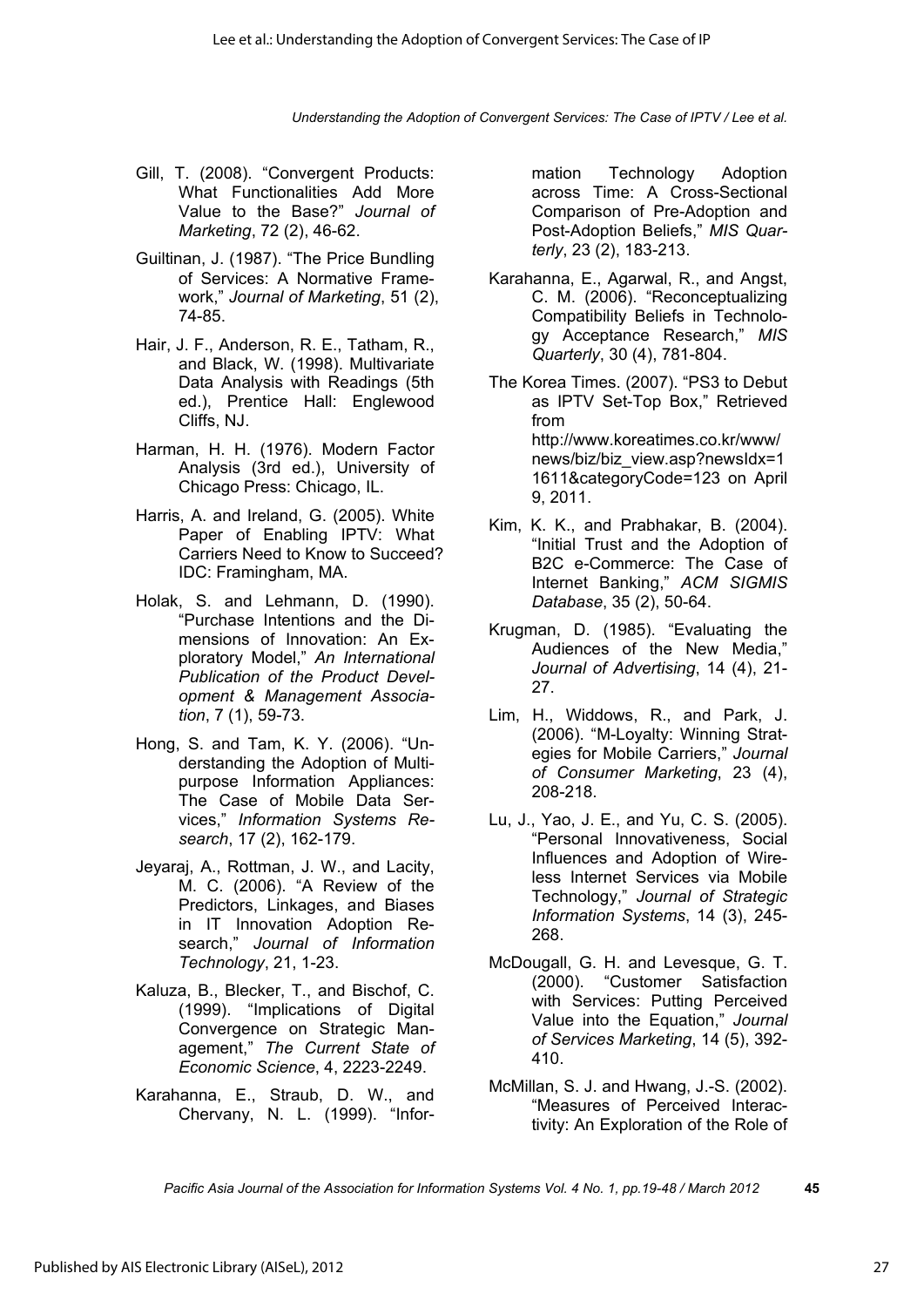Direction of Communication, User Control, and Time in Shaping Perceptions of Interactivity," *Journal of Advertising*, 31(3), 29-42.

- Moore, G. C., & Benbasat, I. (1991). Development of an instrument to measure the perceptions of adopting an information technology innovation. *Information Systems Research*, 2 (3), 192-222.
- Multimedia Research Group. (2009). IPTV Global Forecast – 2009 to 2013: Semiannual IPTV Global Forecast Report (2nd ed.), Rocville, MD.
- Newsblaze.com. (2007). "Private Reaches 75% Coverage in France - The World's Leading IPTV Market," Retrieved from http://newsblaze.com/story/20070 61408205400001.we/topstory.html on April 9, 2011.
- Palmer, J. W. (2002). "Web Site Usability, Design, and Performance Metrics," *Information Systems Research*, 13 (2), 151-167.
- Podsakoff, P. M., MacKenzie, S. B., Lee, J. Y., and Podsakoff, N. P. (2003). "Common Method Biases in Behavioral Research: A Critical Review of the Literature and Recommended Remedies," *Journal of Applied Psychology*, 88 (5), 879- 903.
- Rafaeli, S. (1988). "Interactivity: From New Media to Communication," in Hawkins, R. P., Wiemann, J. M., and Pingree, S. (ed.), Advancing Communication Science: Merging Mass and Interpersonal Process, Sage: Newbury Park, CA.
- Rogers, E. M. (1995). Diffusion of innovations (4th ed.), The Free Press: New York, NY.
- Schepers, J. J. L. and Wetzels, M. (2007). "A Meta-Analysis of the Technology Acceptance Model:

Investigating Subjective Norm and Moderation Effects," *Information and Management*, 44 (1), 90–103.

- Teece, D. J., Pisano, G., and Shuen, A. (1997). "Dynamic Capabilities and Strategic Management," *Strategic Management Journal*, 18 (7), 509- 533.
- Teo, H. H., Oh, L. B., Liu, C., and Wei, K. K. (2003). "An Empirical Study of the Effects of Interactivity on Web User Attitude," *International Journal of Human-Computer Studies*, 58 (3), 281–305.
- Thompson, R. L., Higgins, C. A., and Howell, J. M. (1991). "Personal Computing: Toward a Conceptual Model of Utilization," *MIS Quarterly*, 15 (1), 124-143.
- Tornatzky, L. G., and Klein, K. J. (1982). "Innovation Characteristics and Adoption-Implementation: A Meta-Analysis of Findings," *IEEE Transactions on Engineering Management*, 29 (1), 28–45.
- Van der Heijden, H. (2004). "User Acceptance of Hedonic Information Systems," *MIS Quarterly*, 28 (4), 695-704.
- Van Slyke, C., Dick, G., Case, T., and Ilie, V. (2010). "The Importance of Compatibility and Pressure on Intentions to Engage in Distance Learning," *Communications of the Association for Information Systems*, 27 (22), 395-414.
- Venkatesh, V. (2001). "Longitudinal Investigation of Personal Computers in Homes: Adoption Determinants and Emerging Challenges," *MIS Quarterly*, 25 (1), 71–102.
- Venkatesh, V., and Brown, S. (2001). "A Longitudinal Investigation of Personal Computers in Homes: Adoption Determinants and Emerging Challenges," *MIS Quarterly*, 25 (1), 71-102.
- **46** *Pacific Asia Journal of the Association for Information Systems Vol. 4 No. 1, pp.19-48 / March 2012*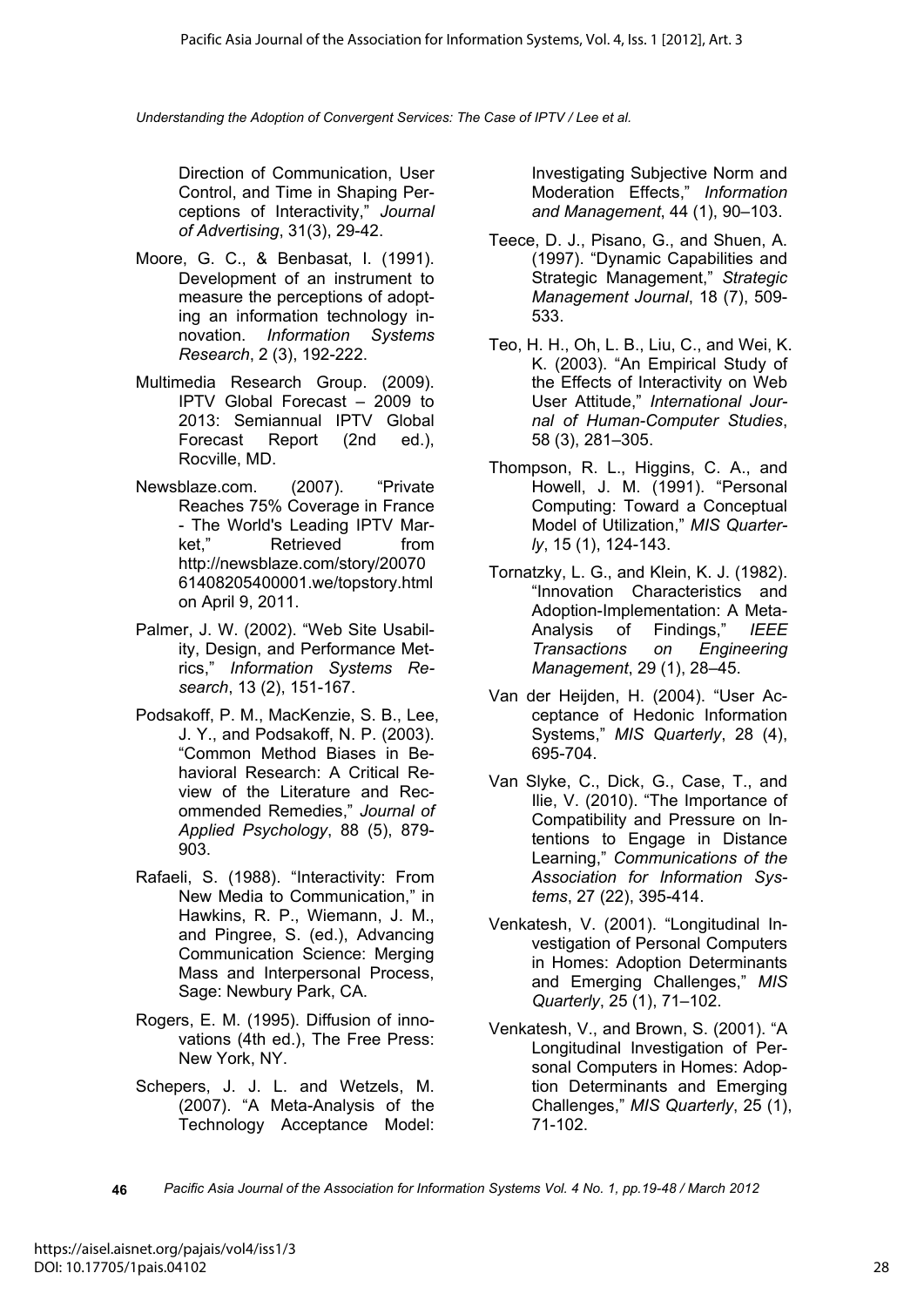- Venkatesh, V., Morris, M. G., Davis, G. B., and Davis, F. D. (2003). "User Acceptance of Information Technology: Toward a Unified View," *MIS Quarterly*, 27 (3), 425-478.
- Wegberg, M. van. (1995). "Mergers and Alliances in the Multimedia Market," Discussion Paper, Rijksuniversiteit Limburg, Maastricht.
- Yoffie, D. A. (1997). Competing in the Age of Digital Convergence, Harvard Business School Press: Boston, MA.
- Yoo, Y. "Computing in Everyday Life: A Call for Research on Experiential

# **About Authors**

**Dongwon Lee** (corresponding author) is an Associate Professor of Information Systems at Korea University Business School (KUBS) in Seoul, Korea. He earned his Ph.D. degree in MIS from University of Minnesota and his MS degree in MIS from the University of Arizona. His research interests include pricing strategies in e-commerce, competition in telecommunications market, knowledge management and sharing, and adoption of new technologies. His research papers have appeared in Review of Economics and Statistics, Journal of the Association for Information Systems, Journal of Management Information Systems, International Journal of Electronic Commerce, Communications of the Association for Information Systems, Information Systems Frontiers, Electronic Markets, Journal of Global Information Technology Management, ACM Crossroads, and conferences such as ICIS, HICSS, Jerusalem Summer School in Economic Theory, and INFORMS CIST, and INFORMS Marketing Science Conference.

**Insoo Son** is a doctoral student of MIS at Korea University Business School (KUBS) in Seoul, Korea. He received an MBA degree from University of Wisconsin-Madison Computing," *MIS Quarterly*, 34 (2), 2010, pp 213-231.

- Zeithaml, V. (1988). "Consumer Perceptions of Price, Quality, and Value: A Means-End Model and Synthesis of Evidence," *Journal of Marketing*, 52 (3), 2-22.
- Zhu, K., Kraemer, K. L., Gurbaxani, V., and Xu, S. X. (2006). "Migration to Open-Standard Interorganizational Systems: Network Effects, Switching Costs, and Path Dependency," *MIS Quarterly*, 30 (1), 515-539.

and a master degree from Carnegie Mellon University. His research focuses on the ITbased service innovation and technology adoption, E-business, service-oriented computing, business value of IT, and consumer behaviors under social network environment. His research work has been published at conferences such as HICSS and ICEC.

**MyungHwan Yoo** is a consultant at KPMG Korea. He earned his bachelor and master degrees from Korea University.

**Jong-Ho Lee** is an Associate Professor of Marketing at Korea University Business School (KUBS) in Seoul, Korea. He earned his Ph.D. degree in Strategy and Marketing from University of Cambridge, UK. His research interests focus on understanding performance of innovation especially in high tech companies. His research papers have appeared in Industrial Marketing Management, Journal of Product Innovation Management, Journal of Business Research, Journal of Marketing Management, and Communications of the Association for Information Systems.